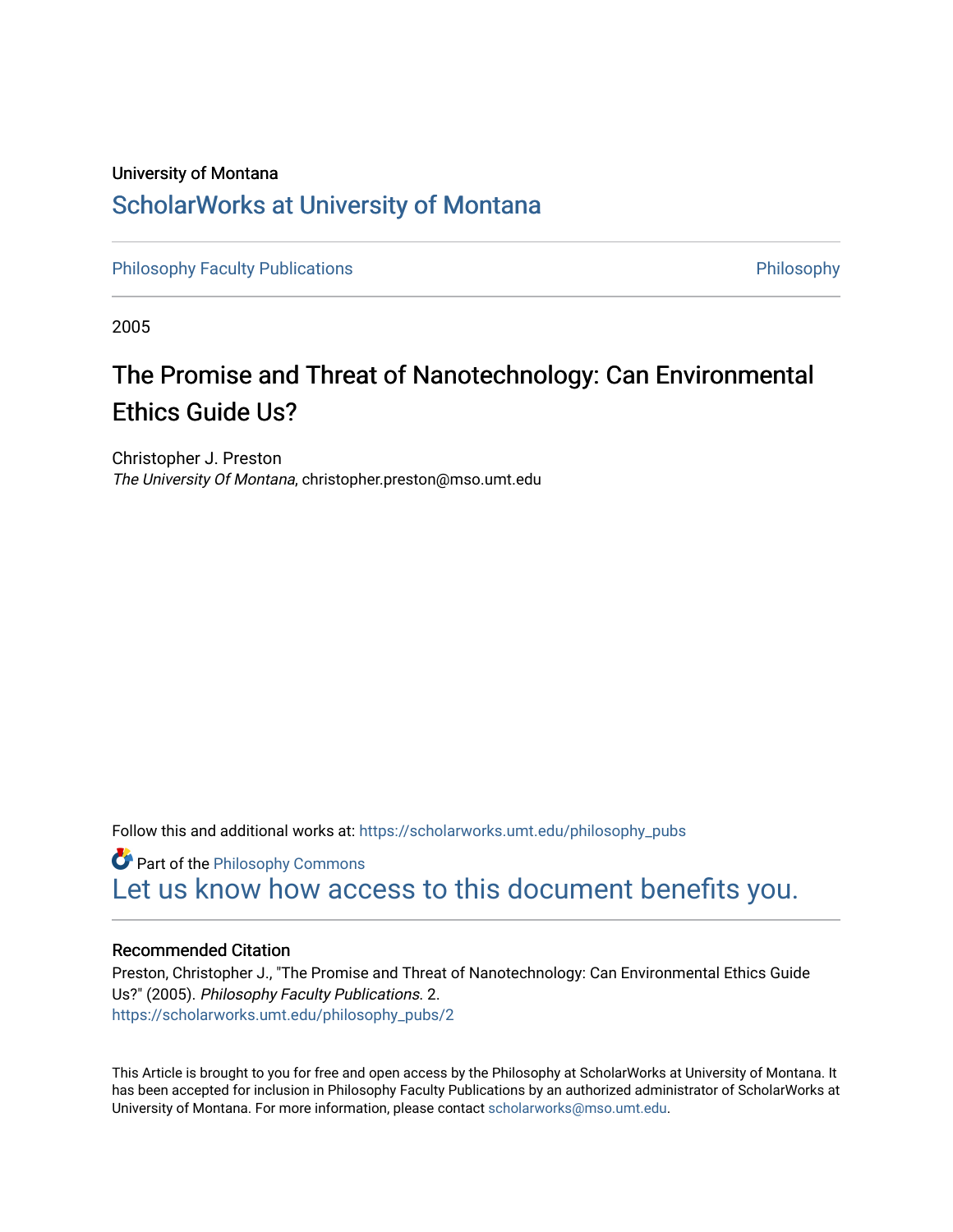# **The Promise and Threat of Nanotechnology**

Can Environmental Ethics Guide Us?

# *Christopher J. Preston*

**Abstract**: The growing presence of the products of nanotechnology in the public domain raises a number of ethical questions. This paper considers whether existing environmental ethics can provide some guidance on these questions. After a brief discussion of the appropriateness of an environmental ethics framework for the task at hand, the paper identifies a representative environmental ethic and uses it to evaluate four salient issues that emerge from nanotechnology. The discussion is intended both to give an initial theoretical take on nanotechnology from the perspective of environmental ethics and to provide a clear indication of the direction from which environmental resistance might come.

**Keywords***: nanotechnology, environmental ethics, nature, fabricated biology, evolution*.

# 1. Introduction

In the light of the immense hype and publicity that currently surrounds nanotechnology, it is somewhat surprising that a search of the Center for Environmental Philosophy's bibliography in early 2004 reveals not a single article on nanotechnology by an academic environmental philosopher.1 One can loosely speculate why. Perhaps it is that environmental philosophers can be a touch technophobic and little inclined to track the latest scientific developments. They tend to look romantically at what is being lost rather than prospectively at what may be around the next corner. When environmental philosophers do look forward, their bias towards the living world means that they often look towards technologies with the prefix bio- (such as biotechnology) rather those with prefixes such as chemo- or nano-. Whatever its cause, while professional environmental philosophers have stood on the sidelines, nanotechnology has surged into popular and scientific consciousness. According to the Science Citation Index database, the number of research

*HYLE – International Journal for Philosophy of Chemistry, Vol. 11 (2005), No. 1, 19-44. Copyright 2005 by HYLE and Christopher J. Preston.*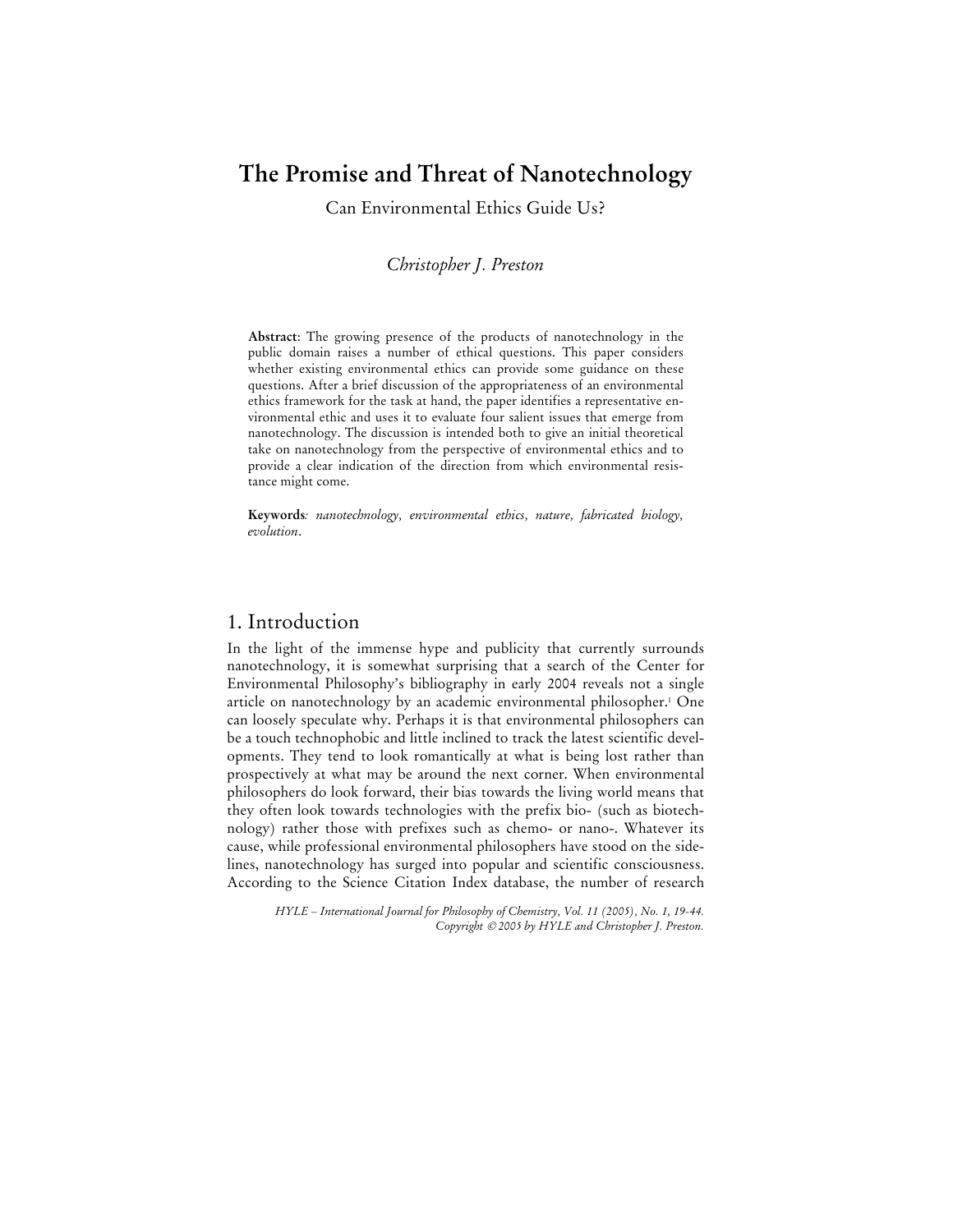publications on nanotechnology rose by an average of 27% per year in the 1990s. The United States government appropriated \$792 million in 2004 for the National Nanotechnology Initiative, indicating that the technology has become a major federal research priority. State and private dollars add considerably to that investment (Greenpeace 2003, pp. 18-20). In popular culture, nanotechnology looms increasingly large, with the screen version of Michael Crichton's novel *Prey* expected to be released shortly. From Bill McKibben's cautionary tale *Enough* (McKibben 2003) to front pages stories in the *Washington Post* (01/31/04), from the visionary ideas of the Foresight Institute to a \$1.3 million dollar National Science Foundation funded study of nanotechnology's societal and ethical implications,2 from NGO reports on emerging technologies to activist protests in Berkeley, California over the construction of a carbon nanotube factory, there is already a vigorous and contested discourse on what nanotechnology means and what its implications might be for society and for the environment. Professional environmental ethicists need to join this fray and join it fast.

# 2. Environmental Ethics as a Suitable Lens

There can be no doubt that the philosophical issues surrounding the development of nanotechnologies and their products are both interesting and complex. In addition to the numerous technological and scientific issues, nanotechnology raises profound questions in the philosophy of science, the sociology of science, the philosophy of technology, and the philosophy of chemistry. It also poses serious political and ethical questions. Nanotechnology is fairly unique amongst recent technologies in that there do exist efforts to formally address some of these issues. In the United States, early government commitments by the Clinton administration, a reasonably long period of anticipation for the promises of this new technology to actually arrive, and a National Science Foundation sensitized by contentious experiences with genetically modified organisms have combined to create a unique rhetorical space within which the philosophical questions can be investigated.

 Included within this emerging discourse are suggestions that nanotechnology is so radical and its disciplinary foundations so unusual that it requires an entirely new ethical framework, one tailor-made for the issues (Khushf 2004). So electric is the buzz around nanotechnology that some of those cognizant of its implications want a completely clean ethical slate for their discussions. Here I argue a different case. The first part of this paper makes the case that the discipline of environmental philosophy already provides a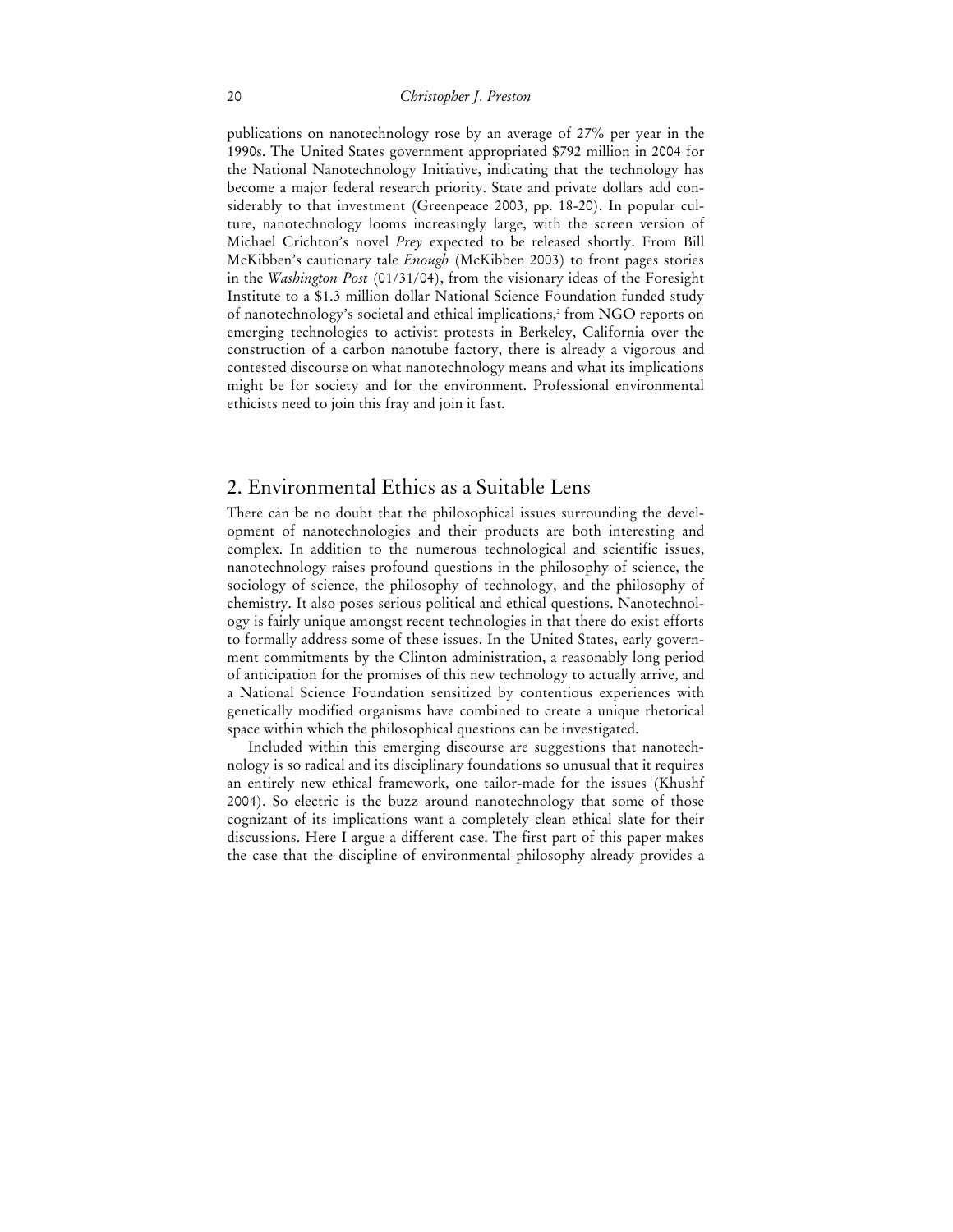particularly suitable framework to bring to bear on many of the pertinent questions.

 The ethical issues that are most often brought up in relation to nanotechnologies are almost all issues that have arisen in relation to other environmental promises and threats. Specters such as the threat of biological harm, the danger of runaway replicators, the creation of radically new kinds of materials, the hubris of 'playing God' with natural processes, and the threat to the meaning of being human are all familiar worries raised by previous technological developments such as nuclear power, genetically modified organisms, ecosystem restoration, and human genetic therapies. Environmental philosophy, one might argue, developed specifically in response to these sorts of threats. Optimistic promises by the boosters of nanotechnology such as future material abundance, the end of pollution, and the cessation of extinction are equally familiar to environmental advocates, as is the speculative idea of bringing extinct species back from the dead.

 Like nanotechnology, environmental philosophy is inherently interdisciplinary, building bridges between philosophy and ethics on the one hand and ecology, biology, and evolution on the other. This means that environmental philosophy might be readily adapted to perform the cross-disciplinary investigations between chemistry, biology, engineering, and philosophy that nanotechnology demands. Complex ontological questions raised by nanotechnology about the relationship between the natural and the artificial are also firmly within the purview of environmental philosophy and have been discussed by environmental philosophers in relation to biotechnology and genetics. Questions weighted with social rather than environmental dimensions – the fear of creating a socio-economic nano-divide, puzzles about who can patent nanotechnologies, worries about corporate and government abuse, concerns about liability for possible harms caused by nanomaterials – are also issues with which environmental ethicists have experience. So while it is clear that nanotechnology promises tremendous technological advancement, it is not so clear that it takes us into completely new ethical terrain. Turning to an existing ethical framework provides an important economy of labor for those addressing the difficult challenges of nanotechnology. It also provides a helpful orienting point in what might otherwise be only lightly charted territory. So while environmental philosophy certainly should not pretend to be the only lens through which to consider the ethical issues that nanotechnology generates, it certainly seems that the discipline might be a proficient guide for many of them.

 There is a further consideration at work that makes environmental philosophy a particularly suitable framework to use. This consideration relates to a potent guiding metaphor that frequently slips into the discussion of how to frame nanotechnological endeavor. Nanotechnology is often cast as a way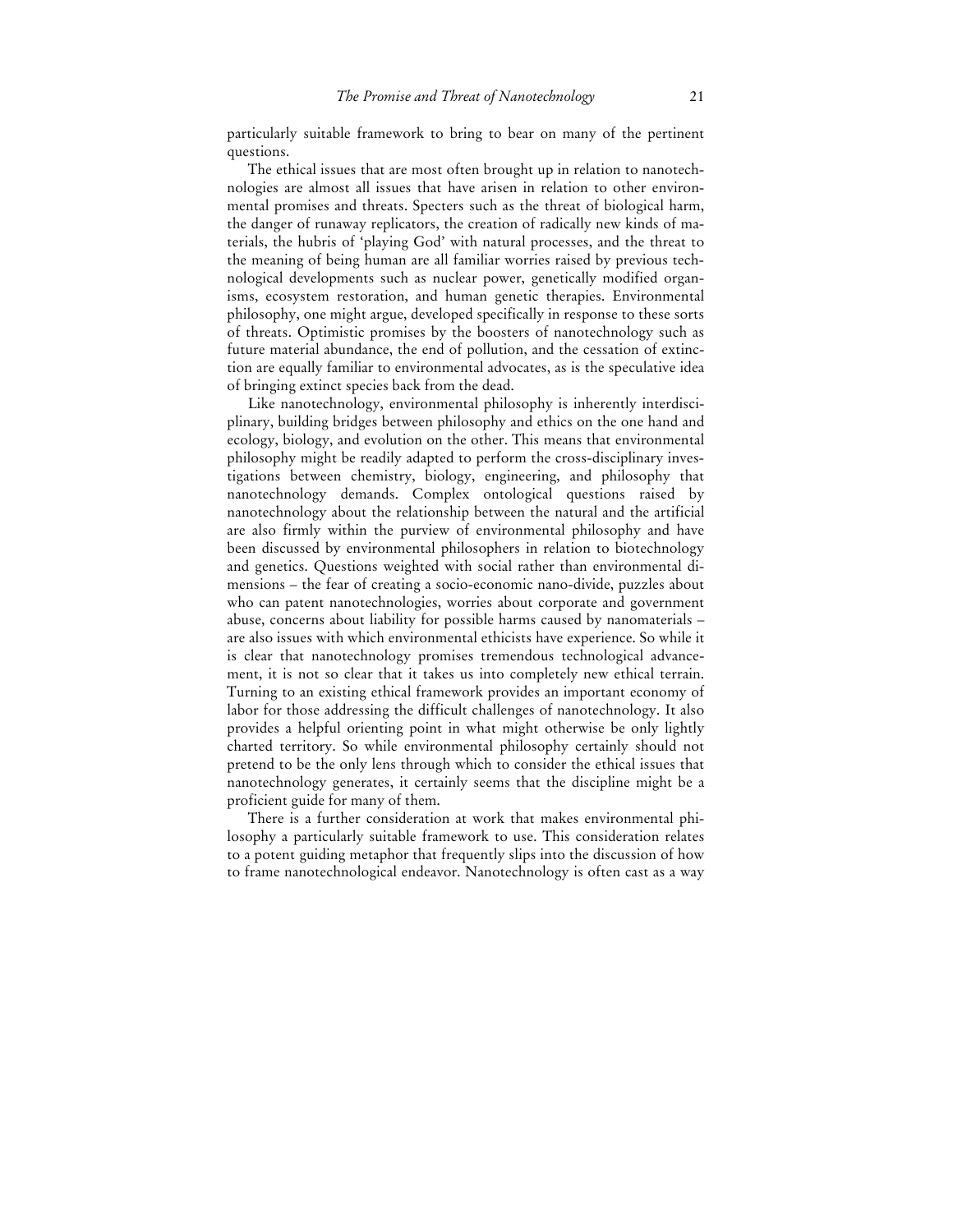for humans to fabricate biological and evolutionary processes. It does this essentially by building from the atom or molecule up. James Van Ehr, CEO of Zyvex, a company dedicated to producing the world's first molecular assemblers, begins his talks on nanotechnology by offering wood and abalone shells as prototypical nanomaterials.3 Biology is the proof by example for many nanotechnological dreams. The report on nanotechnology by the U.K.'s Economic and Social Research Council contains the claim that "cell biology offers a proof that at least one kind of nanotechnology is possible" (ESRC 2003, p. 7).

 Kevin Yager of the Barrett Research Group at McGill University in Canada similarly opines that "the best proof comes from nature, which has (over the course of billions of years of evolution) created highly sophisticated nanometre-sized devices, including catalysts, motors, data encoding mechanisms, optical sensors, *etc.*"4 The most audacious proponents of nanotechnology suggest that the implicit aim of the endeavor is for humans to "do better than nature and improve on evolution" (Dinkerlaker 2003). George M. Whitesides laid down this gauntlet in *Scientific American* remarking that "it would be a marvelous challenge to see if we can outdesign evolution" (Whitesides 2001). Nanotechnology, seen in this light, is a human effort to fabricate biology and to do a better job at it than nature has done. Given this provocative guiding metaphor, it seems probable that a great number of the ethical issues that surround the technology will reside either within environmental philosophy or at its intersection with bioethics.

 A final practical reason for considering nanotechnology through an environmental ethics lens has more to do with the way that public perceptions of nanotechnology have been developing than with any proposed theoretical link between the two. It turns out that much of the emerging and anticipated resistance to the development of nanotechnology is coming from the environmental community. Canada's Action Group on Erosion, Technology, and Control (ETC), now calling for a moratorium on the commercial production of nanoparticles until more is known about their toxicity, is the same group that in the past led the fight against genetically modified organisms (ETC 2003). Berkeley's Community Environmental Advisory Committee has spearheaded protests against the construction of a 'molecular foundry' for the production of carbon nanotubes at the Lawrence Berkeley National Laboratory (Artz 2004). Greenpeace U.K. was one of the first to publish a comprehensive discussion paper of the societal implications of nanotechnology (Greenpeace 2003). Whether or not it is in fact the case, nanotechnology is clearly being perceived as a potential environmental threat. Environmentalists are concerned both about the effects of nanomaterials on the biology of individual organisms and about the consequences on local and global ecologies of the widespread dispersion of nanomaterials into the environment.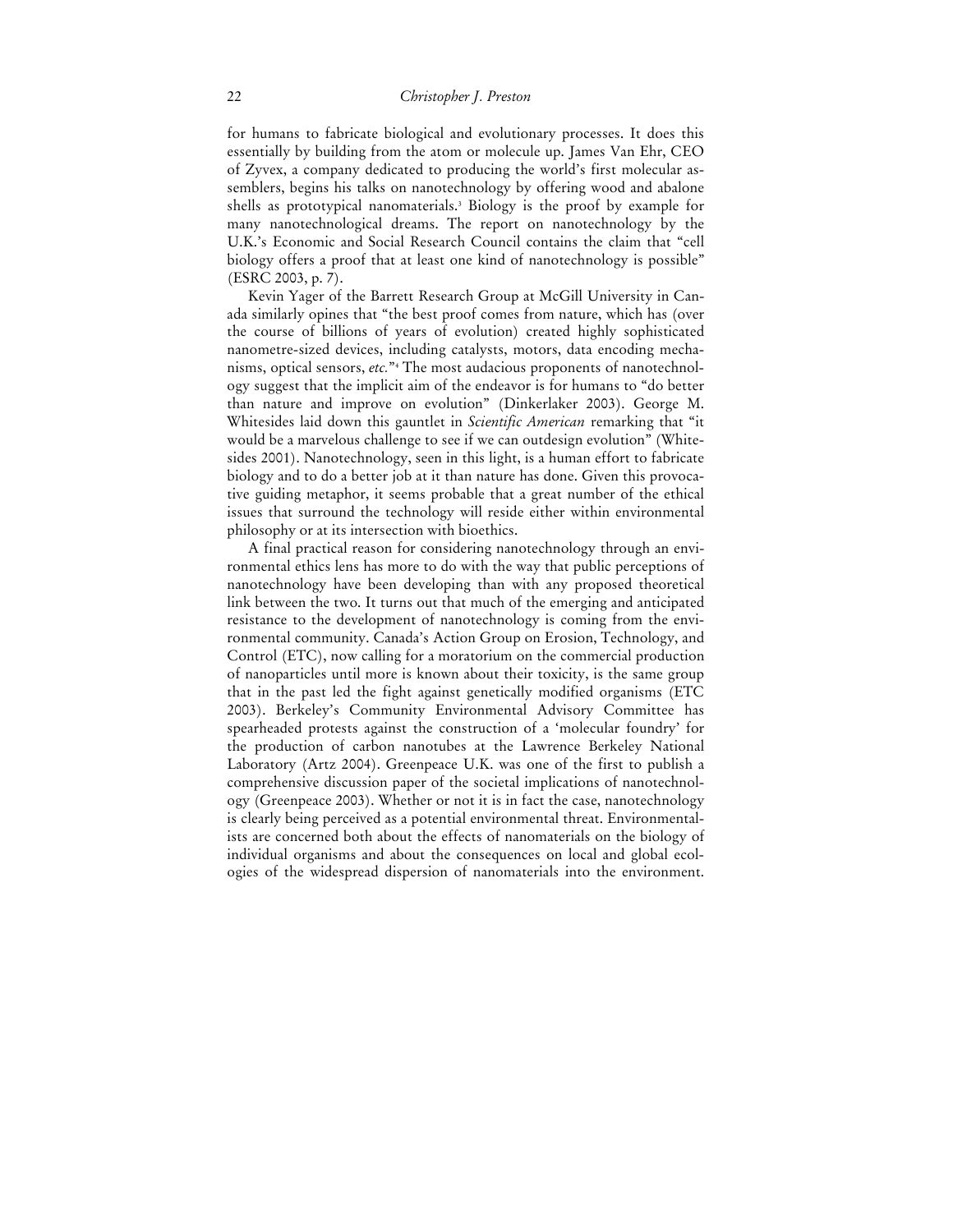Looking at these technologies through an environmental ethics lens will provide a better idea of exactly how these threats are perceived by the communities that are concerned about their development. The first claim of this paper, then, is that while a full discussion of the societal implications of nanotechnology calls upon a diverse range of specialists from across the humanities and the social sciences, the discussion makes particular and targeted demands on the skills of the environmental philosopher.

# 3. Selecting an Environmental Ethic

One immediate problem with the intention to look at nanotechnology through the lens of environmental ethics is that environmental ethics, like nanotechnology, is not a single thing but a diverse and complex cluster of issues, theories, and practices. Different environmental ethicists would approach the promises and threats of nanotechnology in different ways. Some environmental ethicists might adhere to a reverence for life ethic, others to a form of weak anthropocentrism, a third group might orient themselves around an ecosystemic holism, a fourth a deep ecology approach, still others would choose an ethic of care.5 It is impossible in one paper to consider how each of these frameworks might apply to nanotechnology. But having pointed out the diversity of positions that environmental ethics offers, it might yet be possible to identify a central environmental intuition that hovers somewhere in the background of many of them. The intention is not to argue for the validity of the chosen intuition here. Such arguments fill many pages of the environmental ethics literature. Rather, the idea is to identify an important ethical principle held by many in the environmental ethics community and then judge how nanotechnology measures up against it.

 The one intuition that appears to be common to many environmental positions is the intuition that there is some value associated with historical evolutionary and ecological processes. The process of evolution and the ecologies that have resulted from those processes are believed by many environmental ethicists to possess moral considerability. Since evolution is an open, random, and stochastic process it is necessary to immediately add a scalar modifier to this suggestion. J. Baird Callicott, borrowing much from Aldo Leopold, has suggested in this vein that the primary loci of value in an environmental ethic are evolutionary and ecological processes that occur "at normal spatial and temporal scales" (Callicott 1999, p. 139). If we set aside the difficulty of establishing what 'normal' would mean in this context, the identifiable ethical intuition that remains is that nature deserves moral consideration for its own sake on the basis of the fact that the biotic community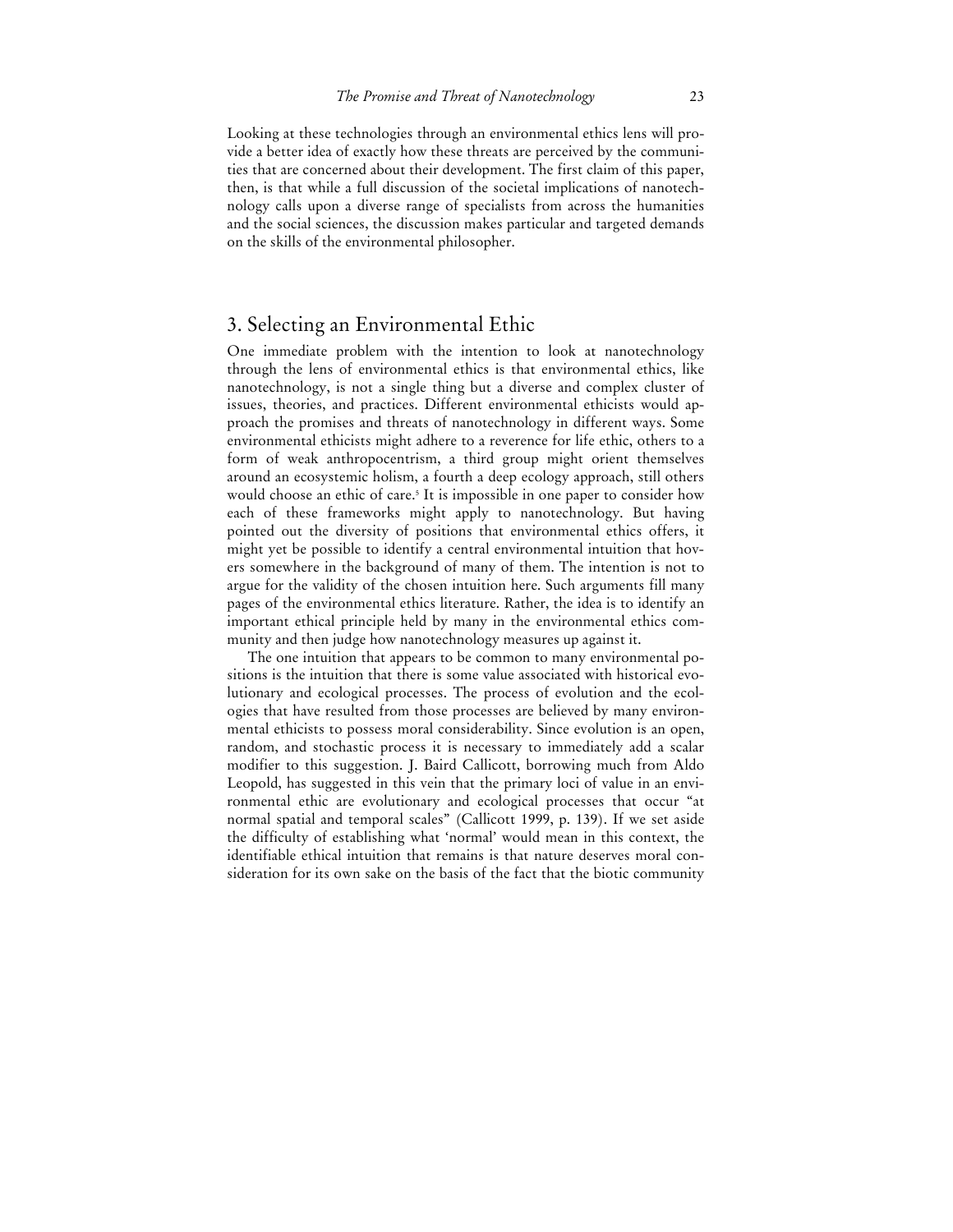is the product of millions of years of natural forces that have generated a system that is life supporting, complex, and often diverse.

 This central ethical intuition is one that can be found in numerous places in the environmental literature. Aldo Leopold, Holmes Rolston, III, and Robert Elliot provide archetypical articulations. Leopold, for example, states "a thing is right when it tends to preserve the integrity, stability, and beauty of the biotic community, it is wrong when it tends otherwise" (Leopold 1987, pp. 224-5). Rolston claims that "systemic nature is valuable intrinsically, as a projective system […] for its capacity to throw forward (pro-ject) all the storied natural history" (Rolston 1988, p. 198). Elliot, while trying to explain why environmental restorations are morally suspect, remarks that "we value the forest and river in part because they are representative of the world outside of dominion, because their existence is independent of us" (Elliot 1982, p. 86). Many other examples could be cited. Even distinct environmental orientations such as the ecofeminist ethic of care appear to share some portion of this intuition about the evolutionary process (Preston 2001). In each of these cases, the products of non-human, evolutionary processes are considered to be worthy of some degree of moral consideration. People feel that there is value in the parts of nature that have been created independently of human activity. Other values often championed by environmentalists such as 'wildness', 'beauty', 'spontaneity', 'complexity', and 'ecological integrity' each have direct or indirect connections to this central intuition about the evolutionary process. Exactly how to cash out this value, whether as value that is entirely independent of any valuer, or value that requires a human or non-human valuer to be ascribed, or value that only gains its merit when it functions in human lives in some fashion, has been the subject of vigorous debate in environmental ethics for nearly thirty years.6 It is not necessary to go into the nuances of these debates here because, for current purposes, it is relevant only that each of the positions share a common commitment to the significance of the historical evolutionary process. In each case, the historical evolutionary process has a moral significance that is distinct from any of the products of human intentional activity. Choosing the evolutionary process as grounds for environmental value therefore supplies a firm grip on a persistent ethical intuition. It also allows us to work with an intuition that crosses over well from academic theory into policy and public discourse. Even those unfamiliar with environmental ethics often speak about nature as having some ineffable quality possessed by virtue of how it evolved independent of human activity.7

 It is important to emphasize that according to this ethical framework the objects in nature that warrant moral concern gain that warrant from being products of a particular creative *process* deemed to be more important than any features of the products themselves. The capacities possessed by biotic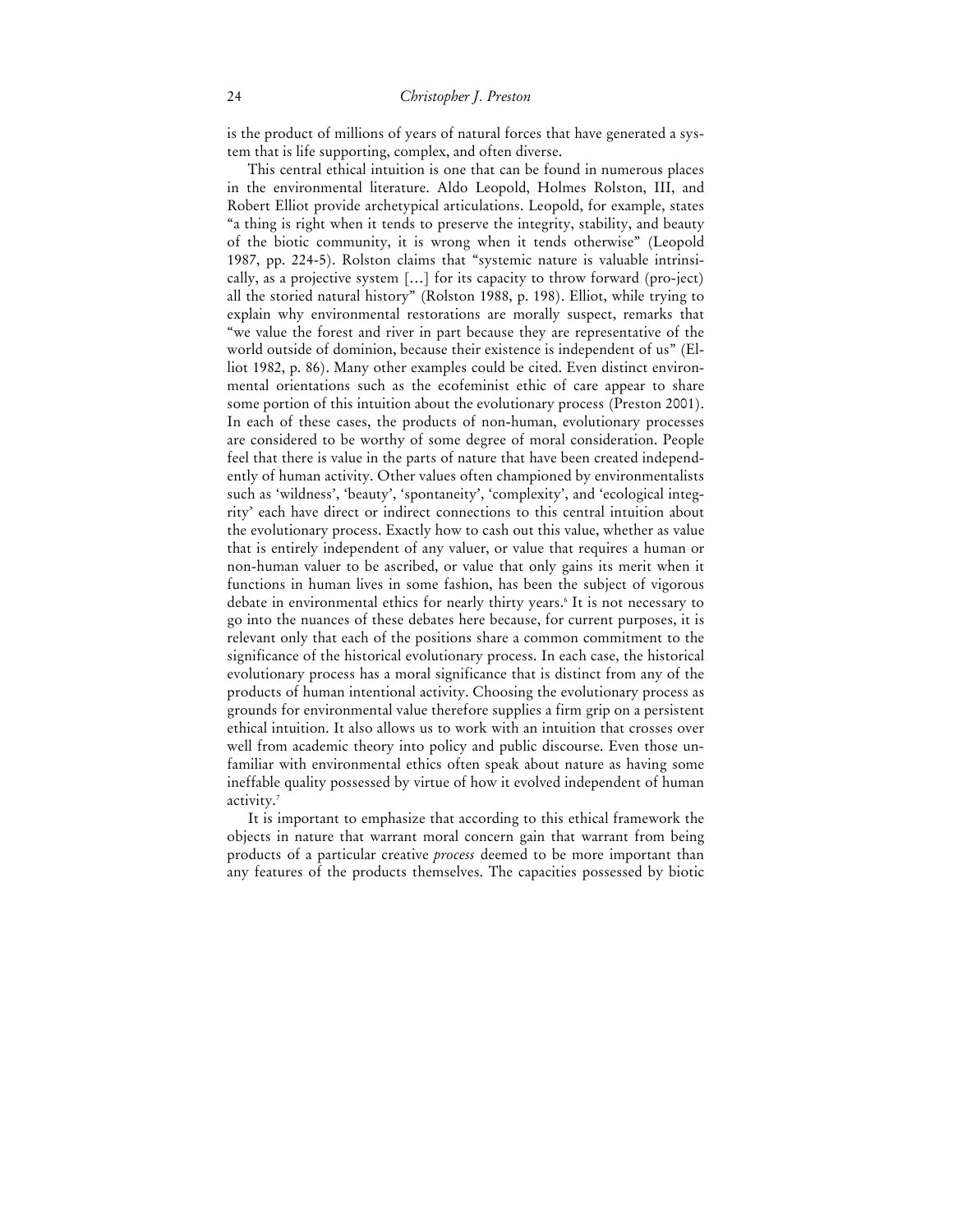nature – capacities such as rationality, sentience, or the ability to photosynthesize – do not themselves earn a natural object moral consideration; it is its relationship to a historical process that creates the bulk of a natural object's value. As the products of natural evolutionary processes, both river valleys and orangutans have natural value, regardless of whether one or the other is sentient (Rolston 1994, Katz 1996).

 A second point to note is that temporal realities dictate that this ethic largely excludes any human contributory factor to the value. This is not to deny that humans can on selected occasions contribute to natural values by, for example, carefully managing a prairie through burning and grazing or by restoring a species through captive breeding. Nor is it to deny that humans can create their own kinds of intrinsic values through arts and culture. Rather, these emblematic types of evolutionary ethics simply indicate that environmentalists often have a strong intuition that nature has value in-itself, independent of humans. Nature was operating according to its laws long before humans appeared on the scene. To further emphasize this point, some environmental ethicists assert that it is nature's status as some kind of "radical other" that creates its moral significance (Birch 1990). This observation about the value residing in nature's otherness makes these ethics mostly 'non-anthropocentric'.

 Before moving on, it may be necessary to quickly speak to one concern this orientation raises. Some may find the whole starting point objectionable. A large number of people who care about the environment feel that environmental values are always relative to human goods. For these people, it simply does not make any sense to talk about intrinsic natural values in some feature of nature apart from humans. This analysis, for them, seems to start in the wrong place. Furthermore, even those that claim a non-anthropocentric ethic might be concerned about the way the environmental intuition described above seems to look down on any kind of human manipulation of nature. It would be reasonable to object that by choosing the historical evolutionary process as the key value in this environmental ethic, the framework of this paper already begs the question against nanotechnology by looking negatively upon any human manipulation of nature.

 While it is true that nature-aside-from-human-manipulation has a major role to play in this ethic, the orientation is not as unhelpful as it may at first seem. It will become clear below that the value of the evolutionary process gives us only a *prima facie* and defeasible moral obligation towards nature's own creative processes. The value of unmanipulated nature is not an absolute one. After all, every organism must manipulate nature in order to stay alive. And all organisms, including humans, obey the laws of nature at every moment in these manipulations. It cannot be the case then that every human manipulation of non-human nature is wrong.8 What this orientation can do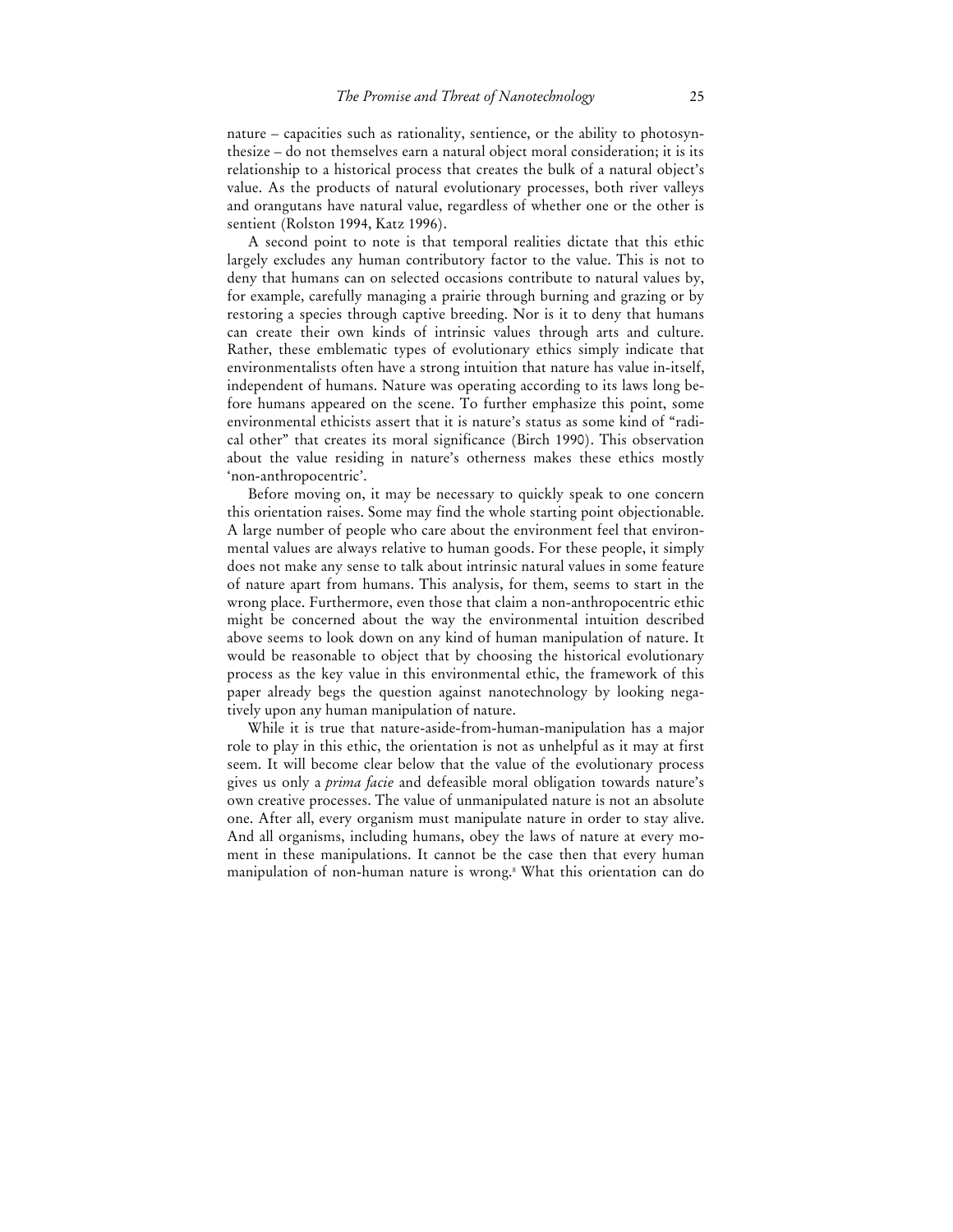for us is to set the burden of proof for those that intend to manipulate nature in the place that environmentalists tend to assume it belongs, namely leaning towards the moral value of the historical evolutionary process. While there are a host of problems in determining just how high that burden of proof will be, the intuition about the value of non-humanized and naturally evolved nature is a useful reference point. And in fact, many proponents of nanotechnology may be sympathetic to portions of this ethic. Nanotechnology is often advocated for its potential environmental benefits, benefits such as pollution detection, hazardous waste clean-up, and energy efficiency. Those benefits are often measured in terms of their ability to help us protect the evolutionary and ecological values discussed. Both nano-advocates and those that protest the development of nanotechnology seem often to have the same environmental intuition in mind.

# 4. Sampling the Ethical Issues

The enormous range of nanoproducts envisioned makes any simple ethical judgment about nanotechnology impossible. These products range from tennis balls coated with nano-materials to help them retain their bounce to body armor made from nano-materials to protect soldiers in combat, from nanoparticle coated bandages already used in many hospitals to nanobots that roam the blood stream eliminating undesirables such as cholesterol and cancerous blood cells, from nano-sensors in agricultural fields to detect moisture and the presence of salts to nano-machines that can be spread over toxic waste dumps to neutralize pollution, from nano particles able to deliver targeted drugs in the body to nano-sized interfaces with brain neurons to deliver information directly from computers to the brain.9 Making an already murky ethical arena more complex in this case is the difficult task of telling the science fiction apart from the science fact. Also coloring any potential ethical consideration of these products is a tortured history of public policy battles over technologies such as nuclear power, agricultural biotechnology, and human genetic therapies. Despite these complexities it is easy to see that some projected scenarios, for example those of escaped nanobots roaming uncontrolled through native ecosystems, are the environmentalist's worst nightmare. Others, for example the development of highly efficient solar cells and cheap pollution sensors, are the environmentalist's dream.

 One strategy adopted in this paper to help simplify the complex ethical terrain is to set aside for the moment a host of issues that are importantly associated with the development of nanotechnologies but are in no way specific to it. These could be loosely categorized as social issues (some of which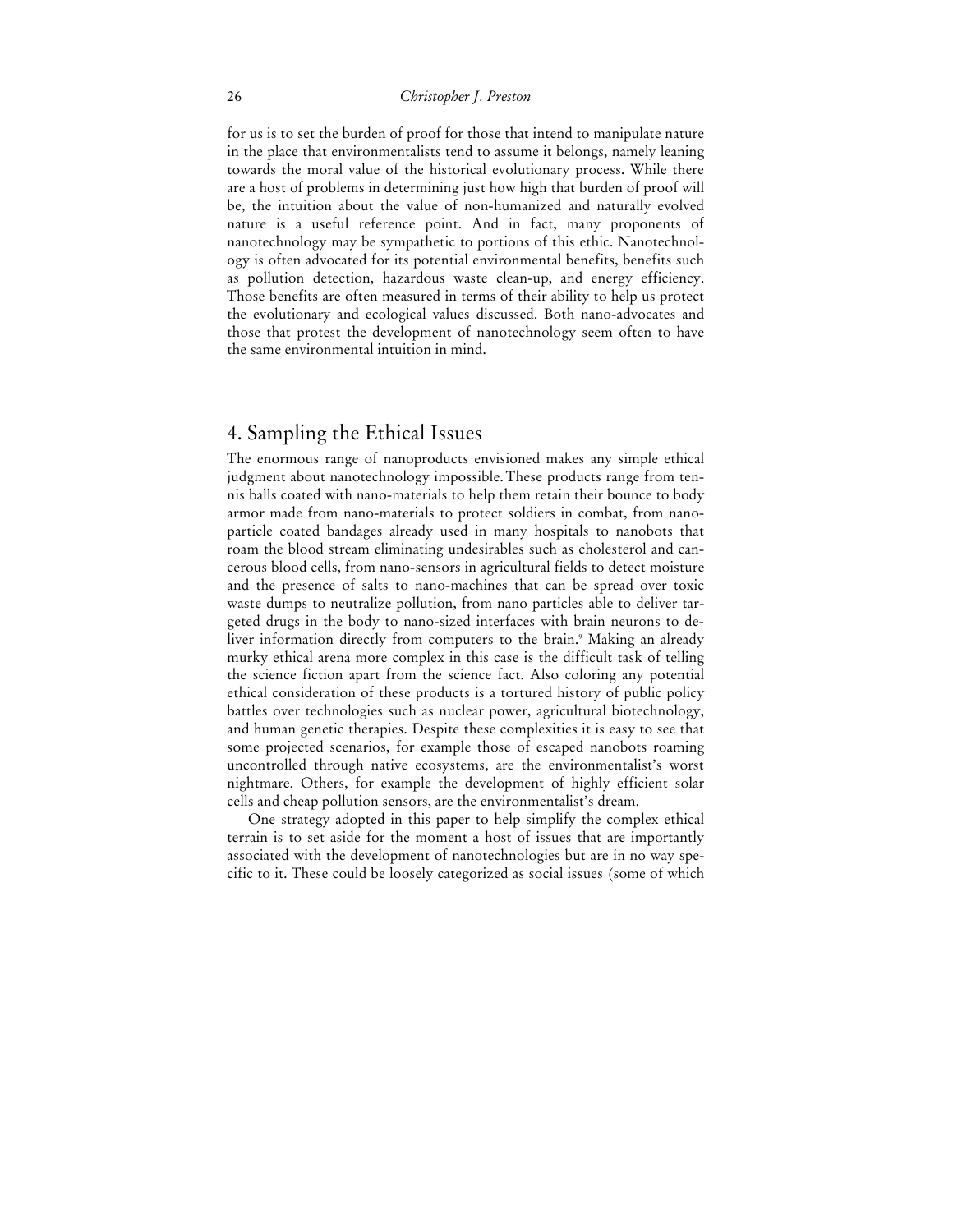were mentioned above) such as the proprietary rights of those that develop nano-materials, the dangers of creating a socio-economic nano-divide, the legal issue associated with nano tort claims, the separation between scientific nano-elites and the publics that bear the potential costs of the technologies, the privacy issues that nanotechnologies will raise, and associated concerns about personal liberties and freedom of information and opinion. While each of these is an important issue that in some cases is given particular urgency by the development of nanotechnology, there is nothing about these issues that is new or distinctively nano. The frameworks provided by existing and familiar ethical theories that deal with social questions, such as Rawlsian notions of distributive justice or Lockean ideas of natural rights, are as applicable here as elsewhere.

 With this attempt to narrow the ethical territory in hand, a useful way to proceed is to select a representative sample of the ethical issues that emerge out of nanotechnology. The following four are chosen primarily for two reasons. The first is that these issues appear to be the ones that have attracted most of the attention of those concerned with the ethics of nanotechnology. The second is that they seem to speak most directly to what is worrying about nanotechnology from the environmentalist's perspective. The four issues are as follows:

- 1) The creation of radically new types of materials,
- 2) The uncontrollable replicator problem,
- 3) The use of nanotechnologies to enhance the human condition, and
- 4) The projected ability of nanotechnologies to satisfy all human material needs.

These categories are by no means intended to be exhaustive, nor are they mutually exclusive. They do, however, capture a range of the ethical issues that nanotechnology presents. They also lend themselves to the kind of modest initial environmental ethics analysis that is the goal of this paper.

#### 4.1 The Creation of New Kinds of Materials

Top-down and bottom-up types of nano-technologies can create materials, structures, and devices of kinds that have never before appeared in nature. There are two types of concern this raises for environmentalists. The first is a somewhat abstract ontological worry about the ethics of creating new, artificial kinds that have never been seen before. The second is the question of whether biological and ecological systems can continue to function in the presence of these new kinds of materials.

 The first worry has been raised in an articulate way by Keekok Lee in *The Natural and the Artifactual: The Implications of Deep Science and Deep Technology for Environmental Philosophy*. Through a careful discussion of the na-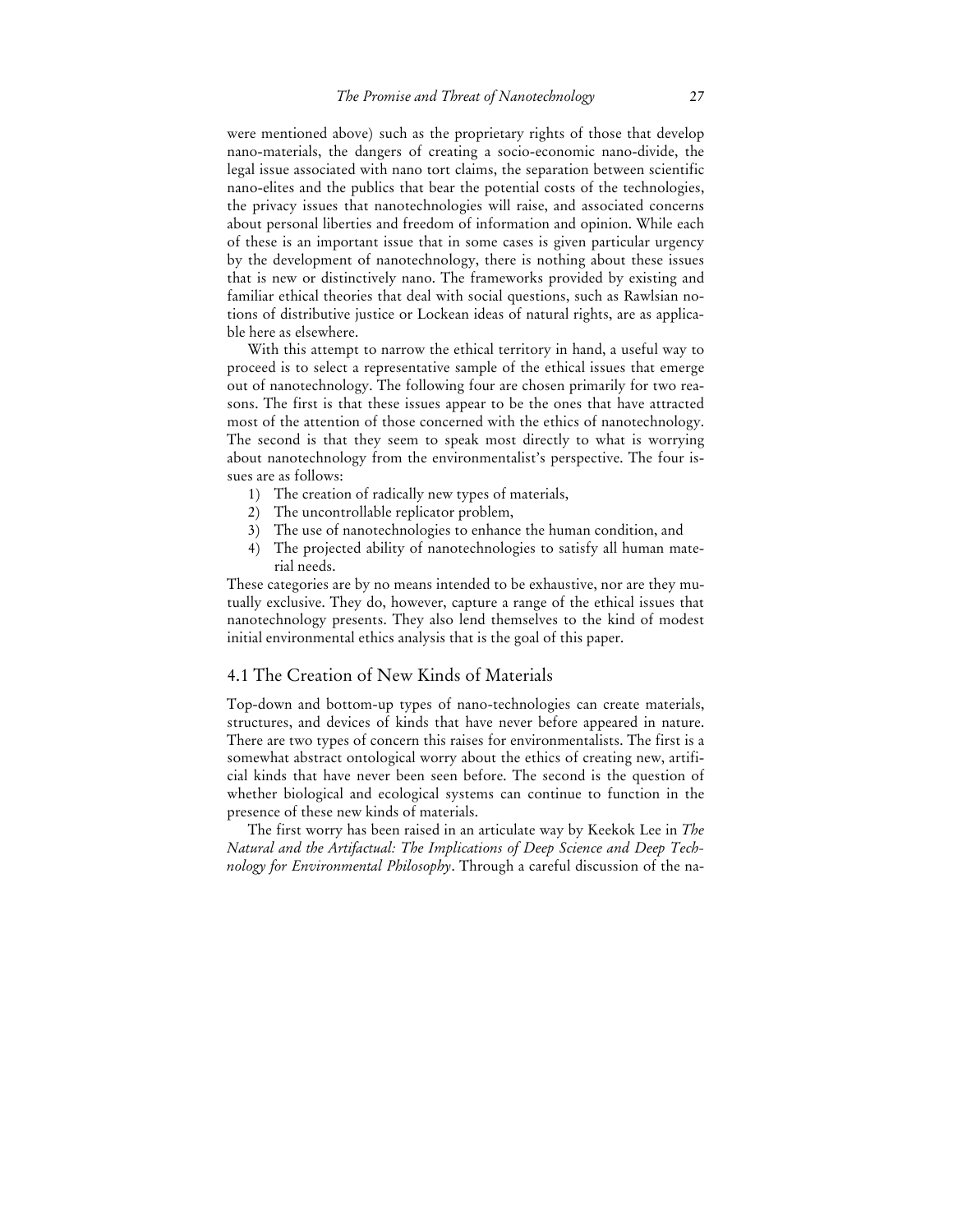ture of artifacts, of Marx's understanding of ourselves as *homo faber*, and the role of the machine metaphor in human discourse, Lee suggests that the threats to the environment that have hitherto been considered urgent pale into insignificance when placed alongside the threat of artificial kinds produced by nanotechnology. With nanotechnologies, environmentalists have to worry not just about the loss of 'secondary values' such as nature's complexity or its alleged stability, they have to also worry about the loss of 'primary values' such as the very nature of nature as an ontological kind. Nanotechnology, Lee claims, is capable of "turn[ing] biotic and abiotic entities into artifacts" constituting "a radical threat to the ontological category of the natural" (Lee 1999, p. 114). This new threat means that environmental philosophy should orient itself around combating dramatic ontological challenges rather than axiological ones.

 There appear to be two reasons why this creation of artificial kinds is a problem for Lee and these reasons can both be traced to the ethical intuition described above. Lee appears to be worried that the replacement of nature with a world of artifacts ("material embodiments of human intentionality") represents a significant ontological loss in itself. Something of considerable intrinsic value has disappeared to be replaced by something of less value. Nanotechnology threatens a diminution of metaphysical kinds by replacing the products of the evolutionary process with something artificial. The second reason, clearly not entirely separable from the first, is that this leaves humanity in an ethically and psychologically impoverished position. Lee contends that systematic elimination of the natural leads to a "narcissistic civilization." The narcissistic civilization created by nanotechnology would no longer have available the "radical otherness" of nature to keep itself in perspective. Lee believes that there is something about the radical alterity of unmodified nature that is important. The independence of nature is an "ontological value" that needs to be preserved in order to maintain an appropriate sense of where humans fit on earth (Lee 1999). A proper sense of ourselves, Lee supposes, is strongly connected to otherness.

 The ontological worry that Lee articulates does indeed appear to be a loss. The environmental intuition detailed above values processes and products that are separate from humans. 'Separate' here can mean a couple of different things. Sometimes it will mean valuing organisms that are self-sustaining without human intervention and sometimes it will mean valuing ecosystems that have causal histories independent of any human interference. Environmental ethics will tend to grant a Hereford cow, for example, more moral standing than a car since, unlike the car, the cow is an 'autopoietic' entity or a 'teleological-center-of-a-life' able to sustain itself independently of humans. Similarly, these same ethics will tend to grant the North American bison even more value than the Hereford cow since the bison's causal history does not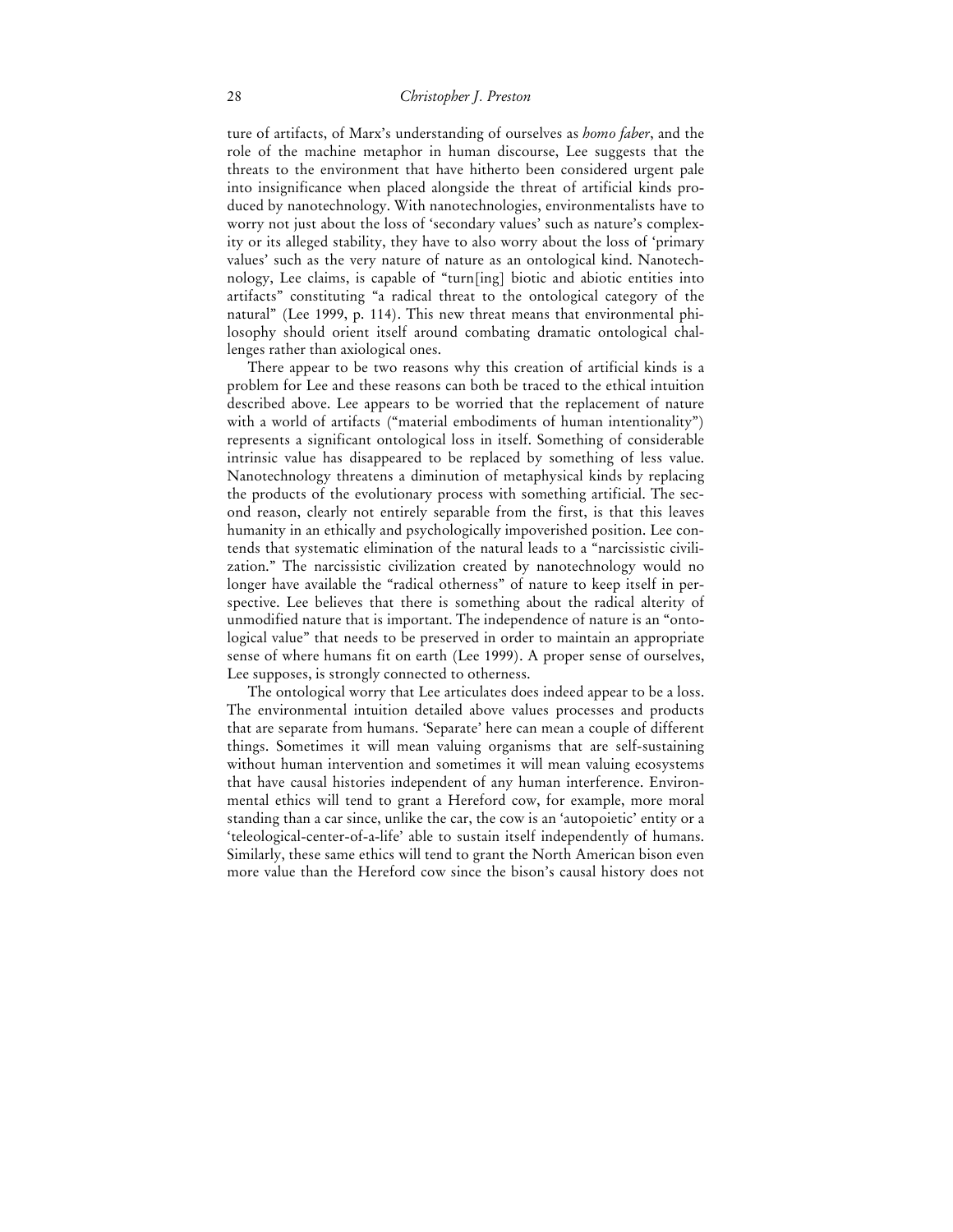contain human manipulation of the genome in the way that the Hereford cow's does.

 Lee finds an analogy to the kind of replacement of nature she is concerned about in Bill McKibben's *The End of Nature.* In this influential 1989 book, McKibben pointed out how human activity has quickly led to lives lived in a wholly artificial world. According to McKibben, human-caused effects on the atmosphere and global climate have lead to the replacing of nature with an artifact, an artifact that McKibben sometimes calls "Earth 2" (McKibben 1998). Lee presses her argument by claiming that the end of nature to which McKibben drew our attention is less serious than the kind she is worried about with nanotechnology. Human-caused global climate change is not deliberate in the same way as is the creation of new materials through nanotechnology. It is an accidental by-product of human actions. Moreover, Lee points out, climate change threatens something metaphysically different from the threat posed by nanotechnology. What climate change eliminates is nature-unimpacted-by-human-caused-effects (Nature<sub>Non-humanized</sub>) rather than the nature-constructed-by-natural-processes (Nature $_{\text{Natural Kind}}$ ) that nanotechnology threatens. Lee insists that the latter is a more significant loss.

 While granting that the environmental ethic we are using as a guide will recognize a loss here, it is doubtful that this loss is quite as significant as Lee suggests. One reason to suspect Lee is exaggerating her concern is that while she is certainly right that environmentalists tend to see more value in cows and bison than they do in cars and washing machines, few of them really want to ban cars and washing machines. Neither the creation of artifacts, nor the creation of artificial kinds, seems in itself to ever be enough for environmentalists to talk about prohibitions. If the creation of artificial kinds were itself morally objectionable then synthetic chemists creating over 900,000 new chemical substances a year would receive much more scrutiny from environmentalists than they currently do (Schummer 2001). For the most part, we seem to live alongside artifacts and artificial kinds reasonably well. In some cases, we find artifacts such as paintings and antique wooden furniture especially valuable and appealing. Occasionally we are glad to use artifacts – for example, recycled plastic – to prevent us from destroying more of pristine nature. While many do lament how our lives are increasingly surrounded by artifacts rather than by nature and while others do express some alarm at the activities of synthetic chemists, such resistance hardly amounts to an ethical basis for a prohibition of nanotechnology.

 To sustain her case, Lee would have to show two additional things. First, she would have to show that there is something particularly significant about the creation of artifacts at the nanoscale as opposed to the creation of artifacts at the scale of plastic cups, tables and chairs, and climate-changed landscapes. There would have to be something about human intentionality em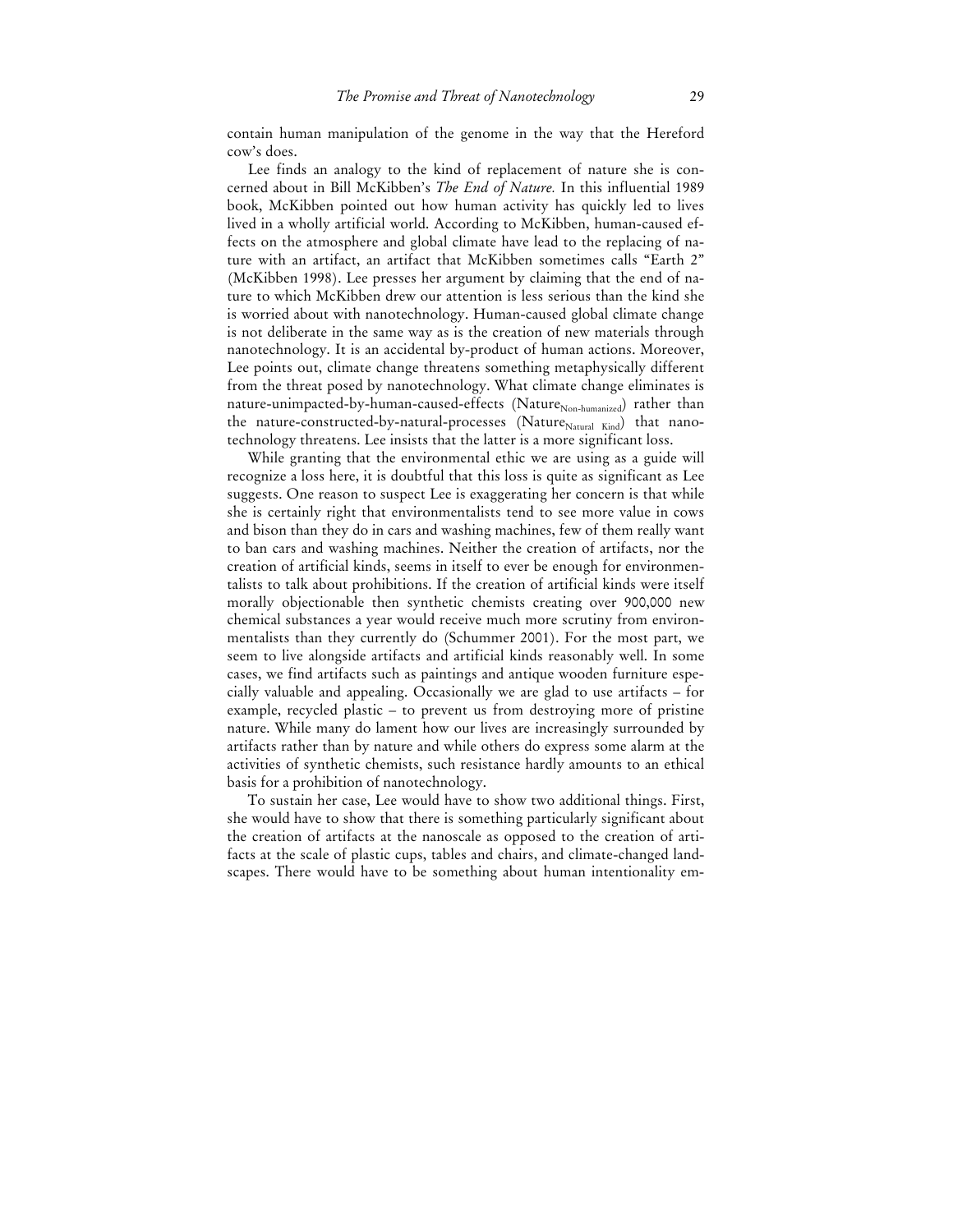bodied at the atomic or molecular level that is more morally culpable than human intentionality embodied at the level of tables and chairs. Unfortunately, making this case would seem to involve indicting chemistry and particle physics at the same time, a radical position that would be difficult to maintain if those sciences are to have any merit at all. The second thing she would have to show is that there is a real danger of the products of nanotechnology entirely replacing all natural kinds. Except in the 'grey goo' scenario – discussed in Section 4.2 – this does not seem likely. As long as one's ethic still insisted upon the inherent value of the natural kinds produced by evolutionary processes and as long as it ensured that those natural kinds received adequate protection even as more and more artificial kinds were created, Lee's worry about an ontological loss appears to be overstated. An ethic based on the value of the evolutionary process simply does not do enough for a blanket prohibition on all nanotechnologies since there is nothing about nanotechnology that logically entails the total elimination of evolved nature.

 The argument from the creation of novel materials, however, has another side to it, one that seems to have considerably more normative force. This is the argument articulated by Canada's ETC Group. The ETC group has called for a moratorium on the production of nanomaterials in the absence of prior testing for health, safety, and environmental impacts (ETC 2003). The ETC group argues that since both human and other parts of biotic nature evolved in environments largely absent of any notable presence of nano-sized particles, extreme caution should be exercised before exposing biotic organisms to these particles.10 The unnatural character of nanoparticles, according to ETC, makes them potentially dangerous.

 Recent studies have indicated that nano-particles do indeed provide problems for organisms that did not adapt in their presence (Gorman 2002, ETC 2003). Buckminster Fullerenes in water at 500ppb have been discovered to cause brain tissue damage in fish (Oberdörster 2004). Carbon nanotubes washed into the lungs of mice have proved resistant to any natural process of ejection, causing unusual and long-lasting lesions (Lam *et al*. 2003). Nanotubes also have the ability to make their way into the nucleus of a cell and pharmaceutical companies have known for some time that nanoparticles can cross the blood-brain barrier (Howard & Maynard 1999, Oberdörster 2003). While many companies are hoping to use these features of nanoparticles to deliver helpful substances into the human body, it seems clear that the potential exists for these processes to cause biological harm. Even if the nanoparticles themselves prove to be mostly benign – something beginning to look increasingly less likely at this point – Vicky Colvin at Rice University has recently shown that known toxins such as PCB's and pesticides can bind to carbon nanotubes and use them as vehicles to hitch a ride into different parts of the body (Colvin 2003).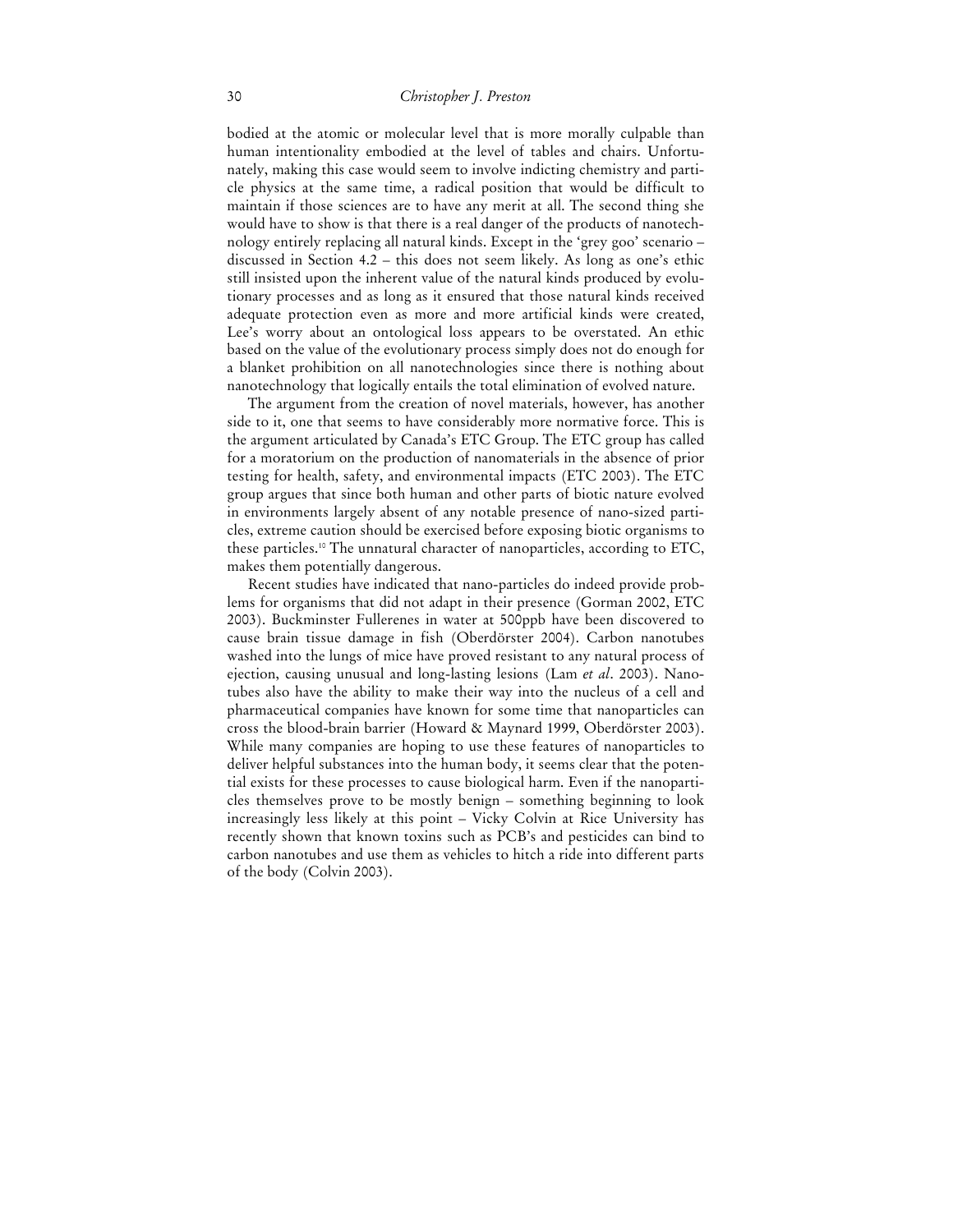Two observations add to the growing sense of alarm. The first is the worrying lack of research on the human and environmental health and safety effects of these new materials. The technologies are so new, and the driving forces behind their development have been so firmly located in the military and the commercial sectors, that health and safety studies have generally been neglected.11 The National Nanotechnology Initiative devotes only a very small portion of its funds to environmental and biological health studies (ETC 2003, p. 3). The second observation is the fact that there is no regulatory mechanism in place at all at the moment directed specifically towards the unusual mix of quantum and classical properties present at the meso-realm. Regulations are still geared towards familiar macro forms of the material. In the U.S., carbon nanotubes and buckminster fullerenes are currently regulated in the same way as graphite. Given that it is precisely the *differences* between the properties of the classical and the nanoscale materials that make the latter so interesting, it seems imprudent for the protocols for the different types of materials to be the same. As Eric Drexler of the Foresight Institute, a nano-booster in most areas, points out "You can't simultaneously proclaim a product is new and has all these novel properties and at the same time claim that it can be regulated as if it were nothing different" (*Washington Post*  $2/1/2004$ ).

 One quick pause for perspective is appropriate at this point. It is certainly possible to overstate worries about the biological and ecological harm attending non-naturally occurring substances. Our chosen ethic would be unlikely to prohibit all artificial kinds. If fear of the unnatural was an absolute norm then the first time that pieces of wood were fashioned into a table we might have worried about the health effects of tables. It is clear that not all artifacts are harmful simply because humans did not evolve alongside of them and some (such as multi-vitamin pills) are even believed to be beneficial for health under the right circumstances. There is, however, a principled reason for being more cautious about the fabrication of novel nano-materials than about the fabrication of tables and chairs. Past experience with human and environmental health suggests that scale is a relevant factor in determining whether a material will cause harm to a biological system. Inhalation, absorption, diffusion, and transmission across natural barriers have all proven to be vectors for disease and biological harm that depend upon scale. The introduction into the human and natural environment of large numbers of nanoparticles before their biological and dispersion effects are well known does seem to be a cause for concern.

 A quick historical comparison is illuminating. The conditions that created the public uproar in Europe over genetically modified organisms (GMOs) seem to be strikingly similar to what is currently going on with nanotechnologies. In the case of GMOs, scientific unknowns over environmental and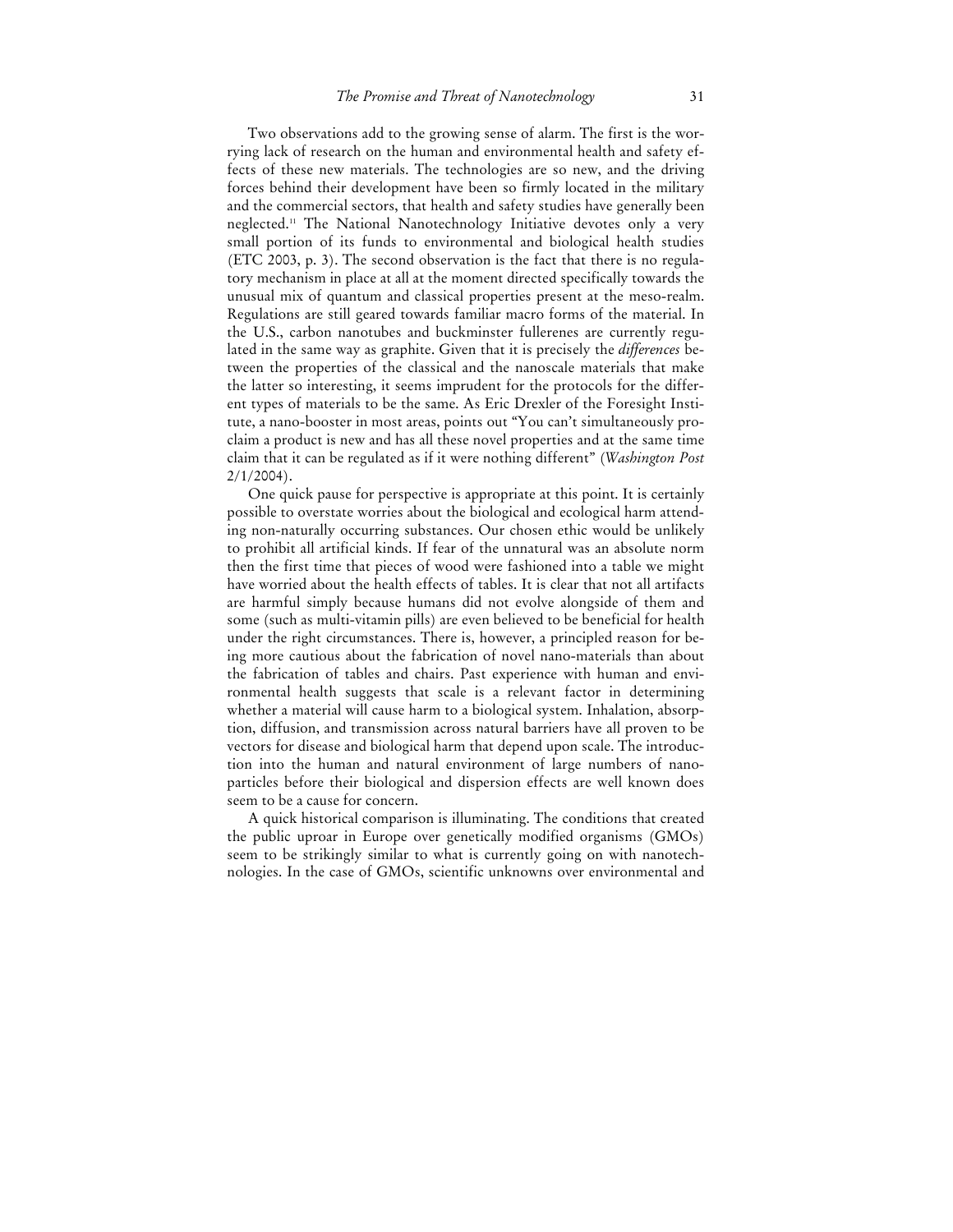health effects, the lack of an effective regulatory structure, and an unknowing public exposed without their consent by commercial interests combined to generate considerable anger and activism amongst environmentalists. Given the well-established ethical presumption of informed consent before exposing an individual to a possible danger, this resentment appears to have been justified even if it should turn out that the genetically modified crops in question were largely benign.12 All of the unsettling factors that motivated resistance to GMOs seem to be in place in the case of the products of nanotechnology. The European Union's Environmental Bureau is seeking to apply to nano-materials the same 'No data, No market' precautionary principle originally developed for their chemical industries.13 Given that it is certainly possible there are real risks to human and environmental health created by the newness and scale of nanomaterials, some form of precautionary approach seems appropriate. The ethical value of the evolutionary process at the very least suggests that the burden of proof lies with those seeking to introduce new nanomaterials into the environment rather than with those resisting them.

#### 4.2. A Brief Dip into the Goo

Most people who have heard or read anything about nanotechnology have come across the uncontrolled replicator or 'grey goo' problem. It was nanobooster Eric Drexler who first raised the possibility of nanomachines going out of control (Drexler 1986). Drexler pointed out that since molecular manufacturing takes place at such a small scale, large numbers of manufacturing units would have to be working simultaneously on the same project in order to ever create anything useful on the macro-scale. Practical necessity would therefore probably require that such a fabricator be able to reproduce itself. In addition to its ability to reproduce itself and perform its manufacturing tasks, each fabricator would have to be able to solve the problem of directed locomotion in order to be able to procure energy for itself from its environment to complete its tasks. The worry Drexler raised was that a population of such machines left to its own devices could increase in numbers exponentially and consume itself out of an environment. The result would be an environment transformed into a grey goo of nanobots and their waste products. 'Green goo' is an artificially created self-replicating *biotic* entity that carries the same risk. These possibilities are more technically termed global ecophagy by omnivorous replicators.

 Bill Joy, co-founder and chief scientist of Sun Microsystems, suggested in an article in *Wired Magazine* in 2000 that nanotechnology masks too many dangers for us to allow ourselves to be seduced by it (Joy 2000). He points out that a grey goo scenario could happen by accident or, more worryingly, it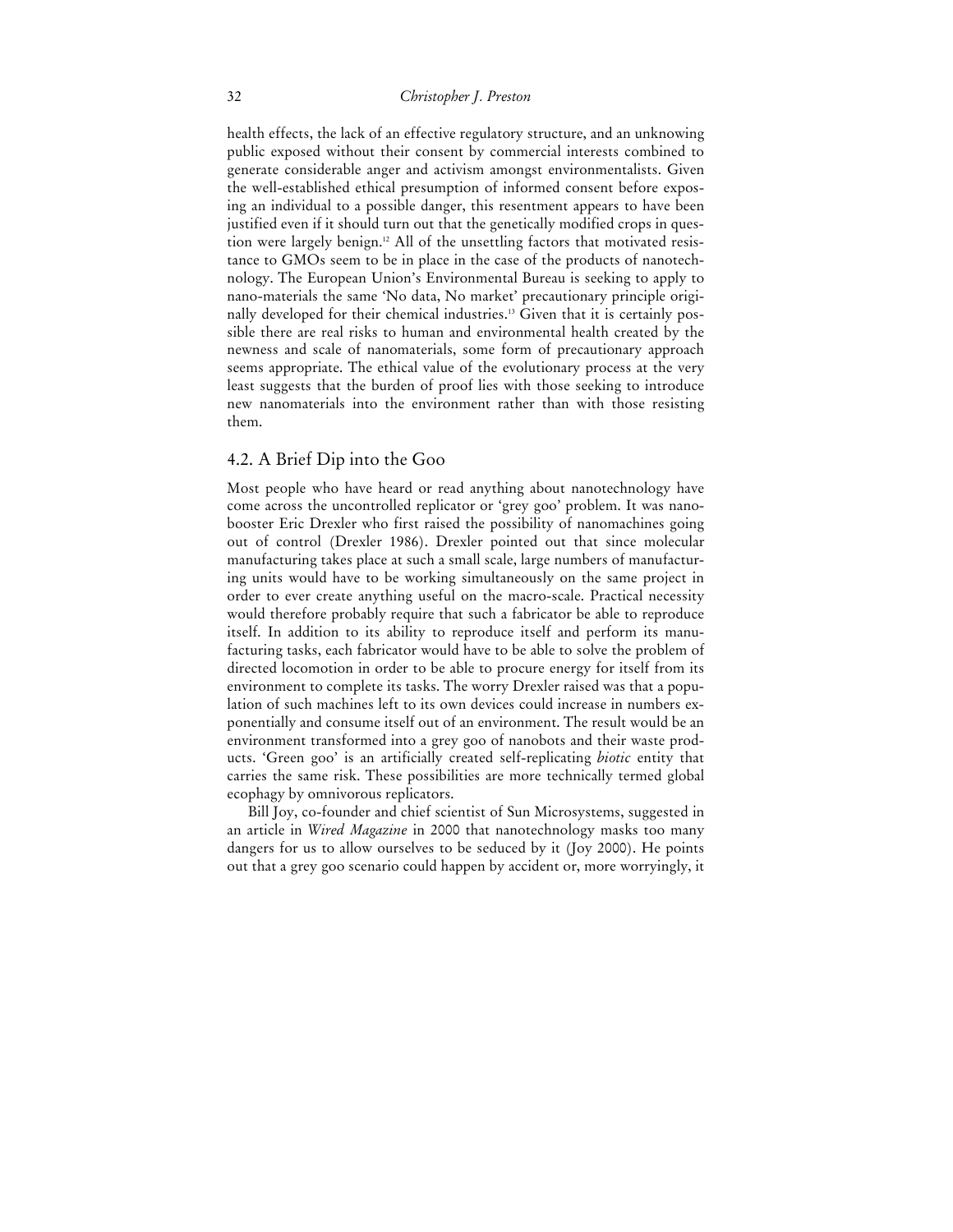could happen deliberately. The combination of technologies known as GNR (Genetics, Nanotechnology, and Robotics) is so powerful, Joy warns, that it will "spawn whole new classes of accidents and abuses". Self-replicating nanobots will make possible knowledge enabled mass destruction (KMD), a threat that greatly exceeds any we face today. Joy worries that "we are on the cusp of the further perfection of extreme evil, an evil whose possibility spreads well beyond that which weapons of mass destruction bequeathed to nation states" (Joy 2000).

 There are plenty of empirical questions about whether the goo threat is real. Some commentators doubt that we could ever be foolish enough to let loose machines that are able to replicate and nourish themselves. Others suggest that the relatively high energy requirements for such machines preclude their possibility. Drexler himself has recently co-written an article that attempts to dispel the worries that his earlier remarks created (Phoenix & Drexler 2004). Since one of Phoenix and Drexler's main points about exponential manufacturing is that nobody but a terrorist would purposefully let loose a material that would end up consuming the whole planet – a possibility that they refuse to dismiss – an ethical evaluation of the grey goo problem initially seems likely to follow the same path as any discussion about a powerful technology that has the potential to be used for murderous means. The argument would essentially be that such a technology should not be allowed to fall into the wrong hands. Nevertheless, consideration of what exactly is wrong with self-replicating nanotechnologies in the light of our selected ethic is illuminating.

 An uncontrollable, environment-consuming goo is obviously undesirable for reasons of self-interest. This is to say nothing of its lack of aesthetic appeal! But the more interesting moral issue that it raises from an environmental ethics perspective is adroitly anticipated by Joy. Joy states that GNR technologies cross a fundamental line when they allow the "replicating and evolving processes that have been confined to the natural world […] to become realms of human endeavor" (Joy 2000). If self-locomoting nanobots are able to solve problems and to replicate themselves, then the process of natural selection has been altered. If the fabricators sometimes produce copies of themselves that are not perfect, then they will also be able to evolve. It is this attempt to reproduce the evolutionary process with artificially created replicators and then let this process loose on an unprepared natural environment that is most worrying to the environmental ethicist. The fabricated biology of a nanomachine will now be able to interfere directly with the historical evolutionary process, the very thing that is the basis of the environmental ethic.

 The dangers of amending the evolutionary process to serve human ends are many. Some of these problems have already appeared with varying degrees of severity in the case of hybridization of plants and other agricultural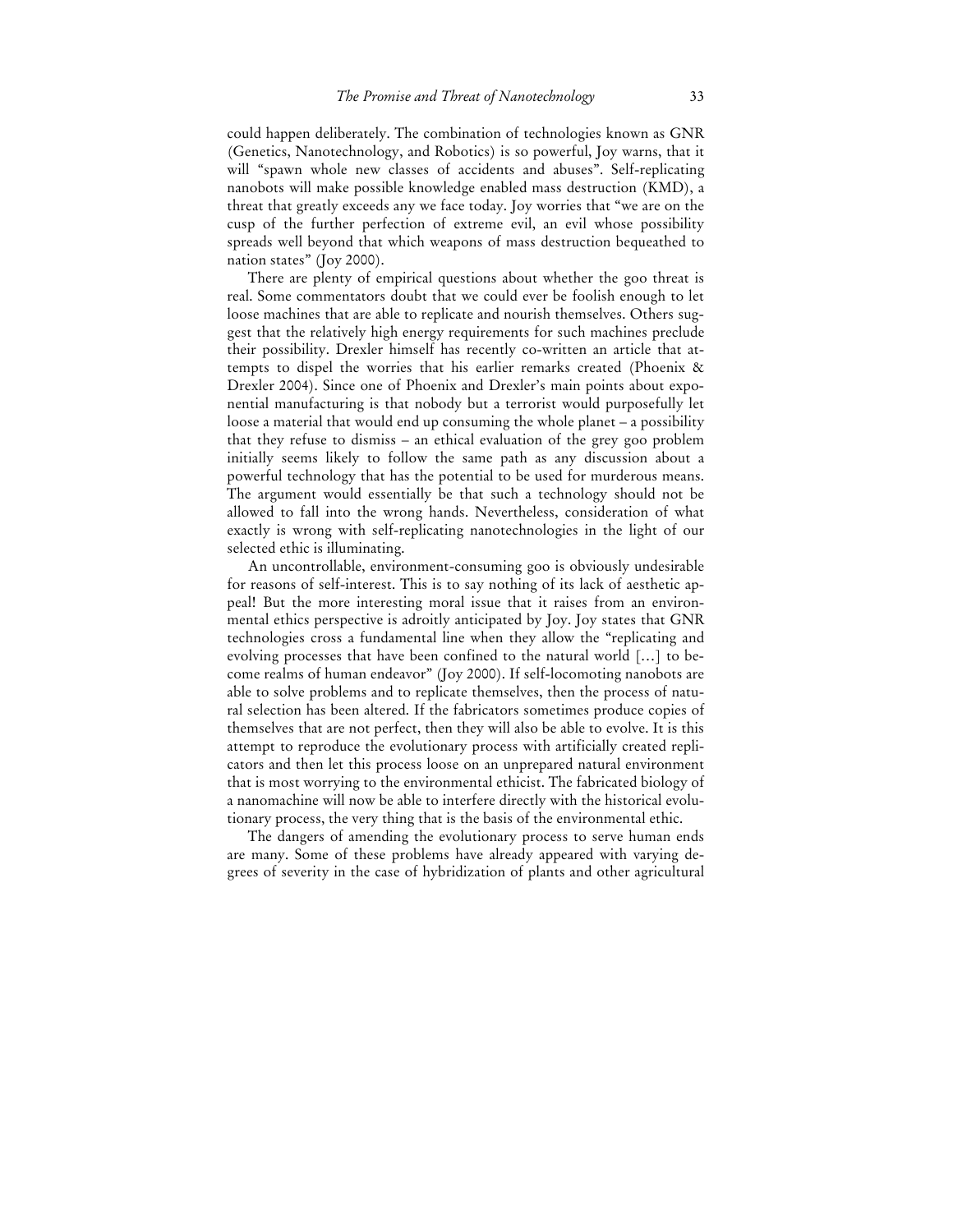genetic technologies. The ecological problems of the homogenization of the biotic community, the extinction of wild species, the evolution of more persistent insect pests, and the spread of non-native flora and fauna into native ecosystems have all accompanied previous human interference with the evolutionary process. But each of these existing problems are just pale shadows of the troubles that self-replicating nanomachines could cause.

 Self-replicating nano-sized fabricators differ from these other human interferences with the evolutionary process in at least three important ways. The first is biological dissimilarity. The products of agricultural biotechnology are subject to several layers of natural limitation due to their biological similarities to natural products of evolution. Because of its biological similarity, a Hereford cow, for example, is subject to many of the same natural checks and balances as a bison. Left to its own devices, in fact, the Hereford cow will fare considerably poorer in the face of natural forces than the bison. But while a cow bred for milk production and docility is biologically similar to a bison, a nanomachine is absolutely not. The abiotic self-replicating products of nanotechnology will be so dissimilar to anything that has naturally evolved that the chances of there being any natural checks and balances on their populations are slim. The second factor that differentiates previous anthropogenic disruptions to the global ecology from those of nanotechnologies is the issue of ecological niche. When humans introduce species like kudzu, cheatgrass, and zebra mussels into non-native environments these organisms wreak such havoc precisely because there is nothing to check their spread outside of their native ecological niche. Since self-replicating nanotechnologies lack any native ecological niche at all the likelihood of there being any ecological checks on their spread is small. Other than limitations on its energy supply, it is completely unclear what – if any – natural factors will limit the reproductive success of an abiotic nanobot. The third reason that the prospect of self-replicating nanobots differs from the hybridization of flora and fauna has to do with volume. The sheer number of entities that could be produced in a short time by self-replicating nanobots makes this prospect dramatically different from any previously known artificially produced organism. A nanosized particle is one one-hundredthousandth of the diameter of a human hair. This means that the number of nanomachines required to perform any task at the macro level would have to be simply vast. The power of an exponential increase in the number of selfreplicating nano-machines (if they were ever allowed to exist in these kinds of numbers) would be simply staggering. Plagues of rats or locusts would look like trivial biological phenomena by comparison.

 Joy's concern about human interference with the process of evolution seems to rest on fairly solid precautionary ground. In Section 4.1 the initial reluctance to fiddle with the products of the evolutionary process turned out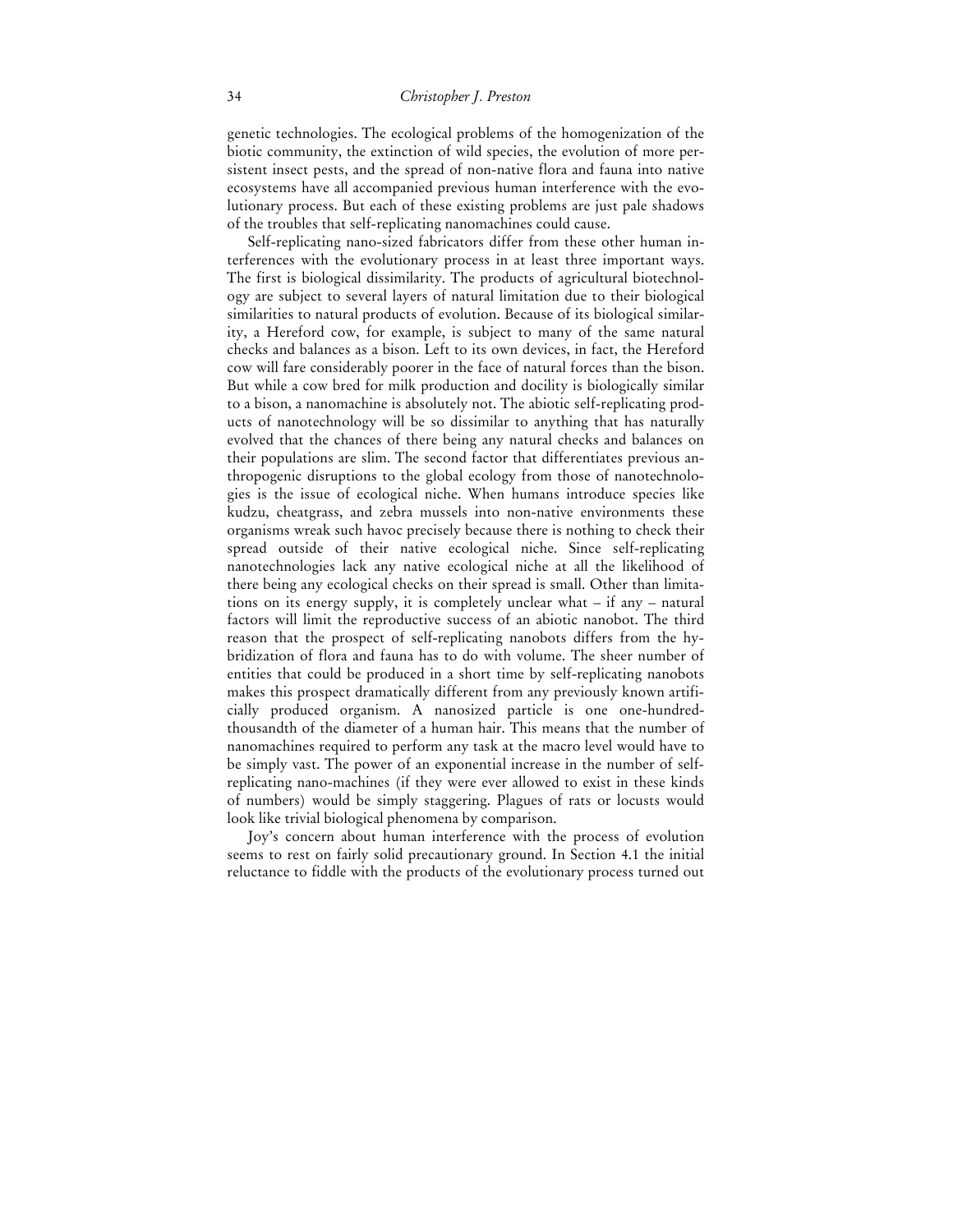to be defeasible in the light of the fact that we create many artifacts, even biological ones, that are often not dangerous to us. But problem-solving selfreplicating nanobots co-opt not just biology but also the evolutionary process itself for human ends. This seems to add a whole different level of ethical concern. So regardless of the empirical likelihood of the grey goo scenario ever actually occurring, environmental ethicists seem to be on solid ground to reject any attempt to create them. The central value of the environmental ethic upon which they rely is directly contravened and this provides a good reason to object.

#### 4.3. Human Enhancement Technologies

A third area of the application of nanotechnologies that raises concerns for an adherent of our environmental ethic is the area of human enhancement. Ethical questions about enhancements of human health are not uniquely associated with nanotechnology and discussion of this issue is already well developed in the medical ethics literature (Parens 1998, Resnik 2000). But nanotechnologies are likely in the near future to make possible more subtle and effective enhancements including some that will involve dramatic modifications of the human genome. The ability to operate at the scale of telomeres makes possible extending or shortening the life of a cell (Leutwyler 1998, McKibben 2003). The projected creation of microscopic nanobots that can repair cells from the inside or wander through the bloodstream destroying cholesterol and other undesirables promises mark improvements in longevity and quality of life. The technologies being developed for molecular assembly will make direct genetic manipulation easier and cheaper than before. Nanovisionaries believe that these kinds of technologies will dramatically improve health and delay aging. Some even suggest that nanotechnology brings human immortality within reach (Drexler 1986).

 In addition to these versions of human enhancement that work with the patient's existing biology, there are other areas of nanotechnology that see the real promise as lying in a new synthesis of the biotic and abiotic. The ability to construct machines with parts that are no bigger than neurons offers the possibility of tying the electrochemical activity of the brain directly into electronic circuits. Significant progress is being made on interfacing biological materials directly with nanomaterials (Webster *et al*. 2004). The proposed area of research known as Nano-Bio-Info-Cogno (NBIC) combines nano and biological technologies with information technologies and cognitive science. NBIC pursues the goal of human-machine hybrids (or cyborgs) that can outperform existing humans in numerous ways.

 The prospect of enhanced cyborgian humans with microelectronic implants that increase their memories or genetic enhancements that increase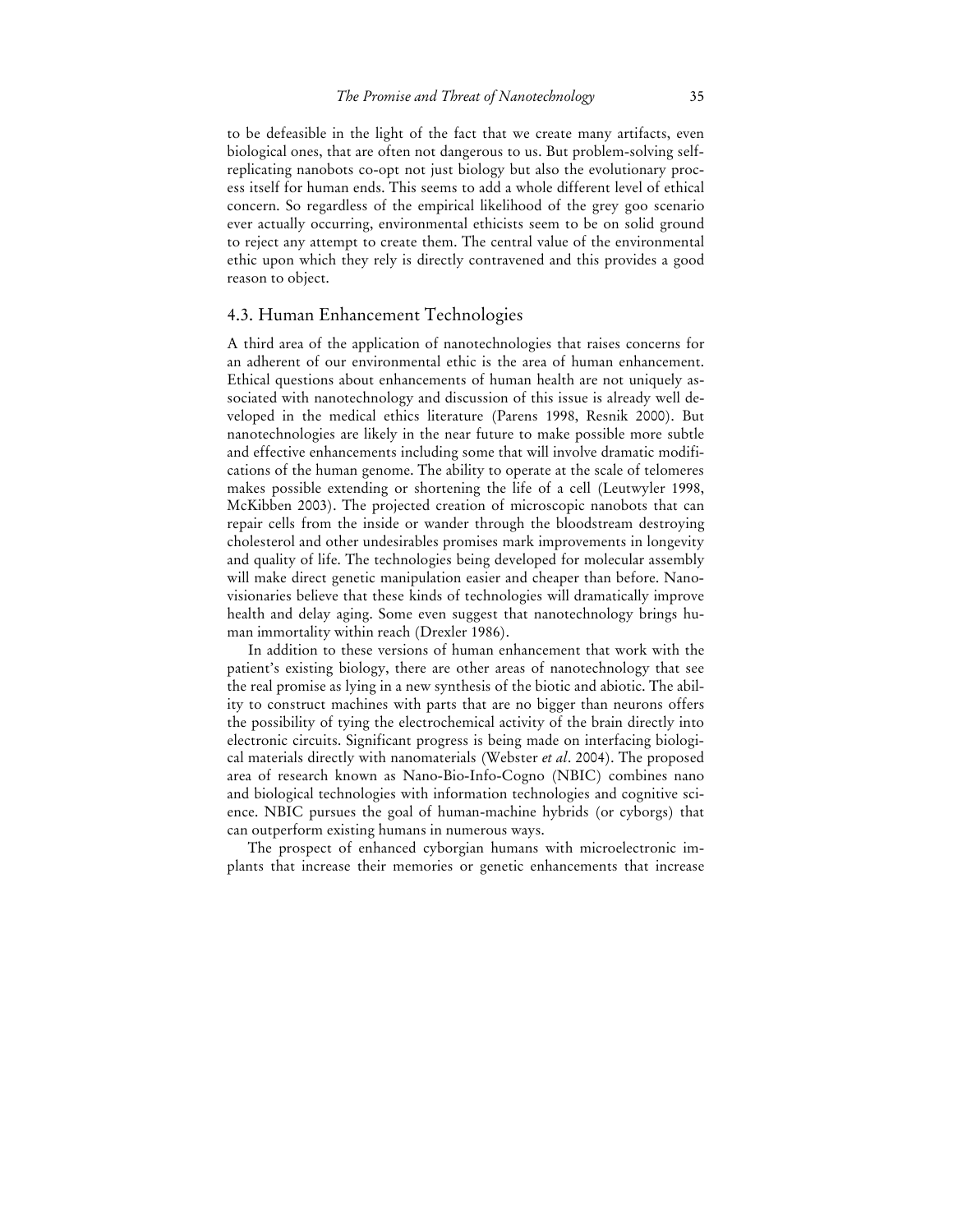their intelligence has provoked a predictably strong reaction from political and environmental commentators. Francis Fukuyama, addressing mainly the application of traditional biotechnologies to human enhancement has lamented that our 'posthuman' future would be a troubling one in which many of the social and political frameworks that have been successfully developed to accompany our existing concept of human nature would no longer be effective (Fukuyama 2002). Liberal democracies work, Fukuyama believes, because they fit the way we naturally are, a condition that promises to be irrevocably changed by biotechnology. For similar reasons, Bill McKibben – more alert than Fukuyama to how nanotechnologies bear on this debate – has asked us to yell a technology-halting "Enough!" to post-humanism through nanotechnology. McKibben makes the case that it is our very mortality and imperfection that makes life meaningful (McKibben 2003). Without death, or with significantly longer lives, or even with some of the more modest enhancements promised by nanotechnicians, McKibben questions how meaning-generating pastimes such as staying physically fit or mentally alert could continue to provide us with the same rewards.

 The arguments for and against human enhancement are complex. The fact that many of the enhancements discussed are still squarely in the realm of science fiction makes them harder to think about in a principled way. It is difficult, for example, to reflect on a human future that does not include death. The ethical frameworks that we might use – utilitarianism, rights, autonomy – all seem seriously compromised in certain ways. Nevertheless, there is a range of arguments that can be leveled against human enhancement. Some are social justice arguments that deal with the issue of who will have access to these technologies and who will profit from them. Others are arguments specific to human biology and include concerns about the unknown health effects of human enhancement, worries about the homogenization of the human genome, and arguments like McKibben's about potential loss of meaning given a changing human potential. There is also suspicion of 'playing God' in addition to a simple aesthetic revulsion towards cyborgs.

 The first point to note about human enhancement from the perspective of one that values historical evolution is that our existing genetic and biological inheritance is indeed held to be something worth protecting. Our biological inheritance takes the particular form it does as the result of epochs of crafting at the hands of the very natural selective pressures that are valued. It is precisely this history that environmental ethics has identified as being valuable. Aldo Leopold displayed his commitment to the value of this historical lineage when he embraced the sound of a sandhill crane as "a trumpet in the orchestra of evolution" and the crane itself as wearing "a paleontological patent of nobility" (Leopold 1987, pp. 96-7). Others argue that the genetic material inside an organism, perhaps more than the organism itself, is the carrier of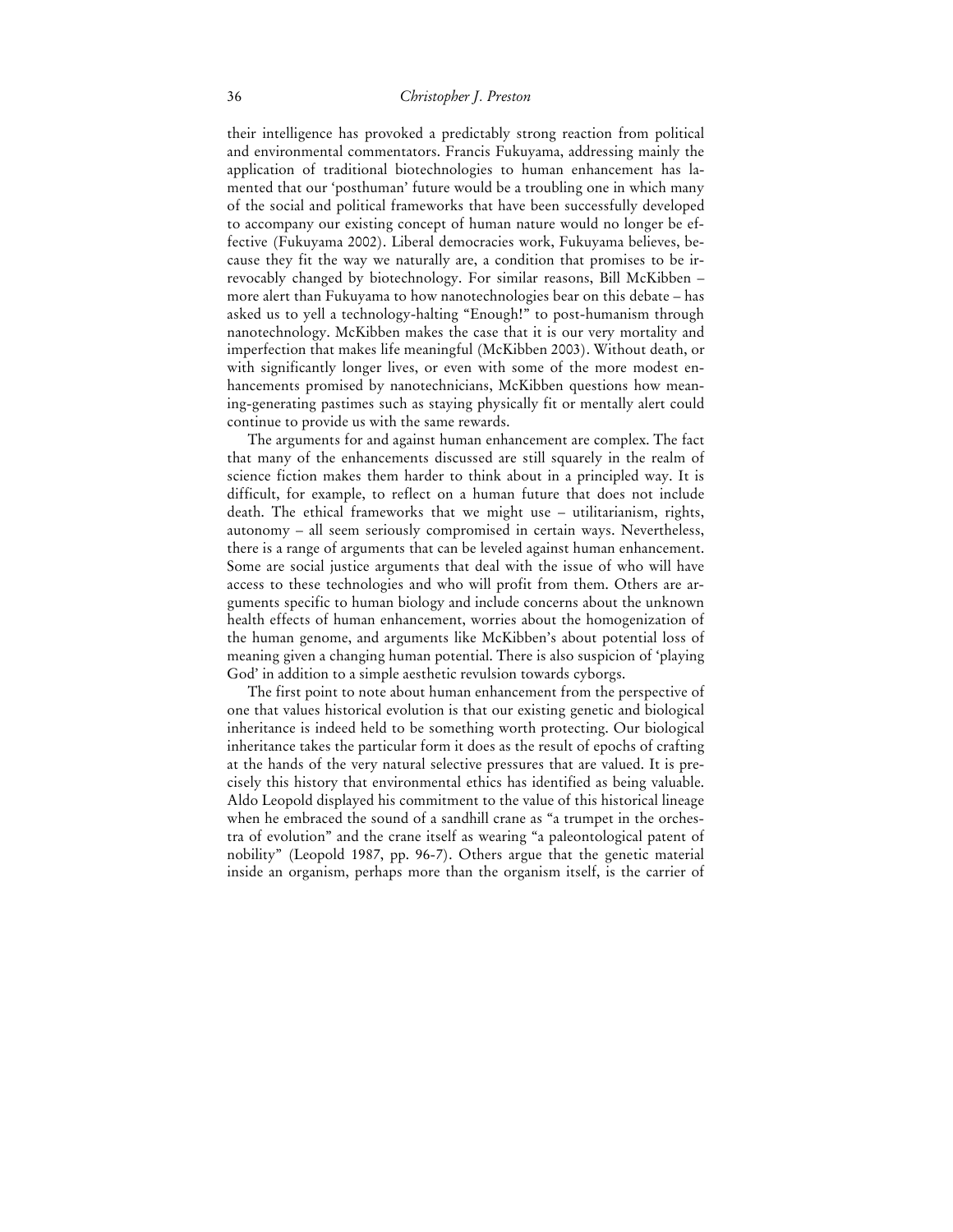the evolutionary value because the genome symbolically embodies the evolutionary process. With DNA, Holmes Rolston, III has suggested, "earth gained memory" (Rolston 1988, p. 98). It is the memory of the eons embodied in DNA that makes a token organism valuable. So any alteration to the human genome will be problematic for a person committed to the value of the historical evolutionary process.

 However, beyond this initial acknowledgement of the value that organisms and their genomes inherit from their evolutionary past, environmental ethicists will soon find themselves deferring to medical ethicists once they recognize that there are a large number of medical procedures performed on humans today that already tamper with this evolutionary inheritance. *In vitro* fertilization and other reproductive technologies make it clear that humans do not think it necessary to stick with the evolutionary hand we have been dealt. Commonplace medical technologies such as artificial hips, heart pacemakers, and retinal implants already tinker with our inherited biology and raise the issue of human cyborgs (Haraway 1991). Innoculations and even multivitamin pills demonstrate that we are seldom happy with the functioning of the biological machinery with which we were born. Attempts by medical ethicists to find principled reasons for restricting manipulations of the human body and its genome have met with mixed success. Distinctions such as the one between therapy and enhancement have proven notoriously slippery. Other distinctions based, for example, on the degree of invasiveness of a particular method of treatment or on how much of an original biological process is left intact after treatment have varying degrees of traction. Even in the cases in which useful distinctions are still made, it is clear that there exists no absolute prohibition on anthropogenic manipulations of either the human body as a naturally evolved biological organism or its genome as a representative of a biological kind. Given what is already agreed to be ethically acceptable, the environmental intuition selected above does not appear to contain grounds for a blanket prohibition on human enhancement through nanotechnology.

 But this being said, the environmental intuition identified can still provide a helpful orientation to the question of what may or may not be acceptable degrees of manipulation of human biology or the human genome. There is one class of enhancements envisioned by nano-enthusiasts that are distinctive because their advocates seem to have in mind not only the goal of improving human health but also the goal of fundamentally changing what we mean by a human being. The Extropy Institute, for example, interested in the possibility of 'transhumanism', unabashedly claims, "We aim to gradually but firmly change the rules of the game called 'being human'." Their startling mission statement goes on saying that "many of us passively accept or stridently defend the inevitability of human stupidity, malice, conflict, aging, and death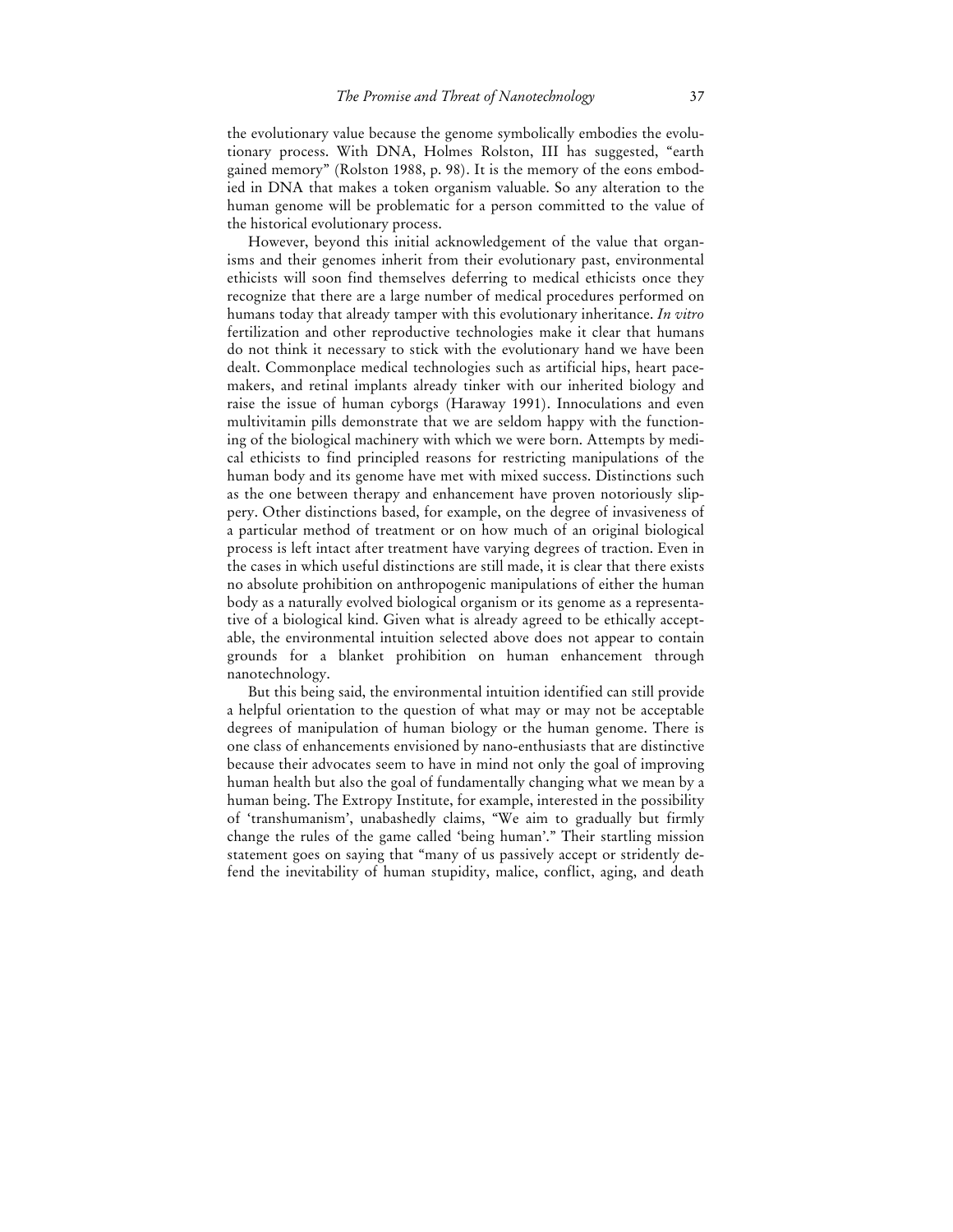[...]. The primitive parts of our brain spur us to envy, to hate, to despair, and to kill. Our philosophies and our religions attempt to express our highest values, yet we use them to oppress and control. We use them to crush the world's complexity into a simplicity that we can clutch like a security blanket for the human condition […]." Their mission statement encourages us not to remain "slaves to our evolutionary history" and invites us to participate in their quest to "connect and cultivate the ingenious and intrepid shapers of the future".14

 Such a statement illuminates possible grounds for the environmentalist to object to some forms of human enhancement through nanotechnology. If the intention is to use the technology to deliberately divorce humans from our evolutionary and ecological past, then the holder of an environmental ethic that values the evolutionary process can loudly object. The statements of the Extropy Institute are examples of such an intention. It would not be consistent for the environmental ethicist to champion the evolutionary process and then to embrace a post-human future that depended upon departing from this heritage. The chosen environmental intuition therefore provides a reason to be suspicious of manipulations that dramatically change the meaning of what it is to be human. While the line that the environmentalist wishes to draw will likely prove to be fairly fuzzy and tricky to administer, this fuzziness would certainly not be unique amongst the tough questions that reside within medical ethics. Environmental ethics for its own part still wrestles with the question of the degree to which humans are (or should remain) natural beings and so will certainly have a difficult time establishing what is to count as an undesirable departure from our ecological and evolutionary heritage. But at the very least, the commitment to the value of the evolutionary process sets the burden of proof in such a way that it provides a good starting point for the discussion.

#### 4.4. Projections about Satisfying all Human Needs

This category is a broad catch-all for many of the promises of the nanoboosters that have escaped mention already. These promises include unarguable benefits such as overcoming material scarcity, eliminating pollution, creating unlimited low cost solar power, ending poverty, curing cancer or the common cold, restoring extinct species, and making available to everyone cheap and powerful computers. Mark Modzelewski, Executive Director of the Nanobusiness Alliance, states confidently "the importance of nanotechnology to the future of mankind cannot be overstated. Nanotech's promise is clean industries, cures for disease, nearly unlimited energy supplies, a continuance of Moore's Law, and perhaps the end of hunger" (Ecologist 2003, p. 36). Others suggest advances in the quality of life comparable to those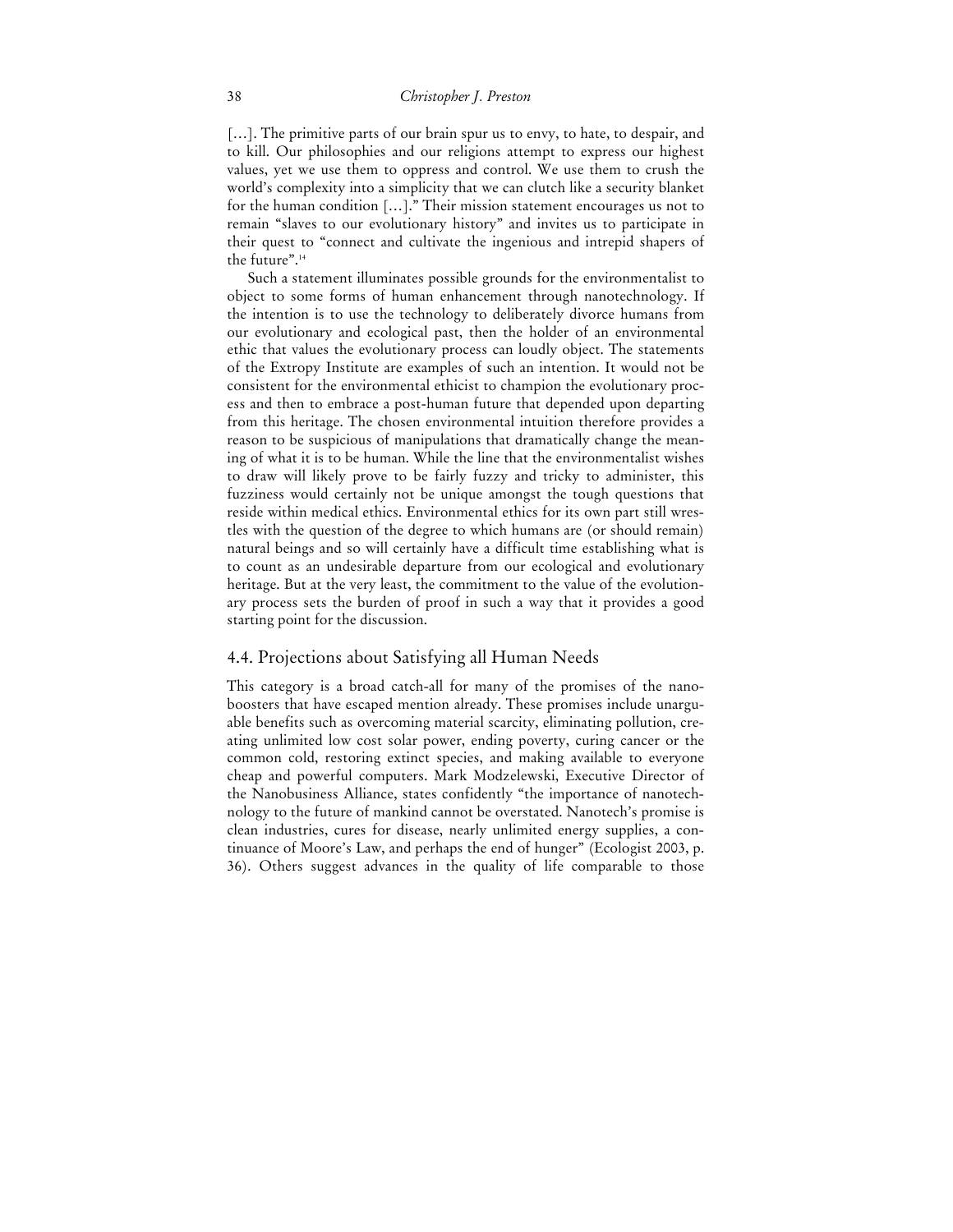achieved after the industrial revolution (ESRC 2003). One of the reasons for including this broad additional category is to bring attention to the politics of promoting nanotechnology. It is a veritable utopia that the nano-boosters describe.

 The first thing that the environmentalist will notice about all these promissory notes is that they have a ring of familiarity to them. Most technological optimists have promised futures in which we would apparently be free to sit on the beach soaking up the sun while the little drudgery left in the workplace was performed by machines. Humans are continually assured by cornucopians that they will soon be freed up to do nothing but pursue art, recreation, and rewarding personal relationships. As has proven to be the case with these previous utopian promises, there is reason to be skeptical about the likelihood of these conditions ever coming about. The promises are made expressly to sell a project or a product. The benefits are touted particularly loudly when the public is getting a hunch that there also might be some risk associated with the product. Electricity too cheap to meter was never a result of nuclear power, nor did its boosters ever think to offer any warnings about the health and safety issues associated with the disposal of nuclear waste. The Pollyanna attitude towards technological futures is often vastly misleading.

 Environmentalists that value the historical evolutionary process have particular reasons to see through this kind of talk. Such rhetoric may encourage people to drop their guard with prudential actions that are important today. The promise of electricity too cheap to meter does not encourage energy conservation in the present. The promise of the end of resource scarcity can do nothing but foster the profligate use of currently available resources. Promises to end all pollution and clean up all toxic waste dissuade people from worrying about the messes they are creating today. In each case, existing environmental values such as clean water, intact habitat, and species diversity end up being imperiled by the extreme optimism of the boosters of a technology. Since ecological harms like extinction are not likely to be reversible, it seems prudent to be initially skeptical of the kinds of promissory images that many of the boosters of nanotechnology promulgate.

 On the other hand, since the promises and threats of nanotechnology are so multiple and varied, it also seems wise to evaluate them on a case-by-case basis. Better pollution sensors made possible by nanotechnology are hard for environmentalists to reject. Materials made out of carbon nanotubes that are 6 times stronger than steel and 100 times lighter make possible vehicles for transportation that would be vastly more energy efficient than current models. Nanobots that can descend into the depths of contaminated sites and neutralize the pollutants found there are an attractive prospect if safeguards are in place to prevent them from causing additional environmental harm of their own. All of these new technologies would make possible the preserva-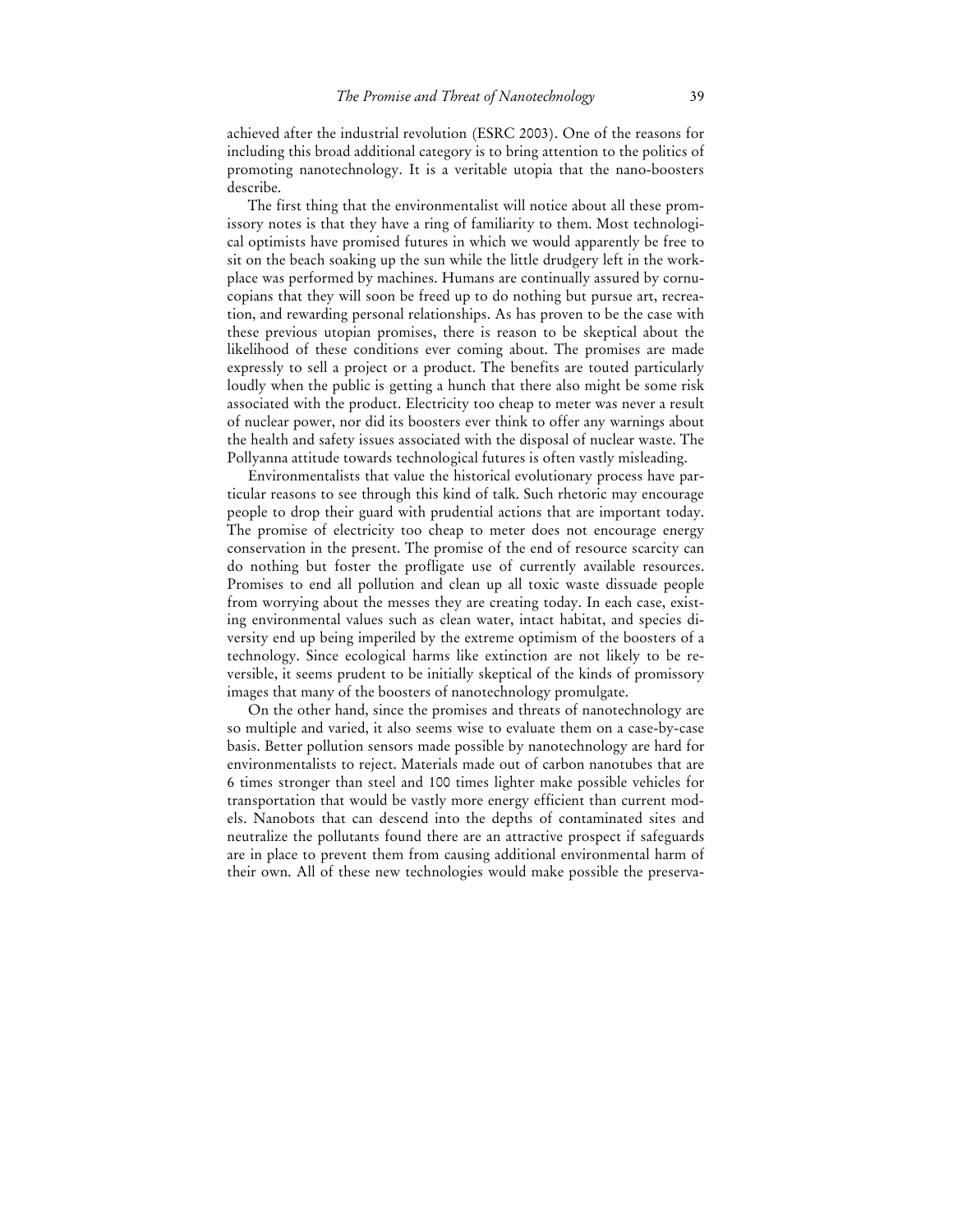tion and restoration of habitat, which in turn might enable natural evolutionary processes to continue. In each case, the costs and benefits of a technology should be weighed in much the same fashion as any cost and benefit is weighed; using tried and tested ethical structures to make the calculations. Such calculations demand a sober analysis of the relevant risk in order to be meaningful. Unfortunately, there is normally a bias against doing adequate risk analyses when a product promises great commercial gain. The case of genetically modified crops in the United States is an example of commercial interests rushing a product to market without adequate consideration or even public admission of possible costs. The same thing appears to be happening today with carbon nanotubes. Concerns about the possible toxicity of nanoparticles discussed in Section 4.1 have to remain clearly in view. Serious consideration of where the burden of proof lies will remain important. Doug Parr, chief scientific advisor to Greenpeace UK, reminds us of how easy it is to confuse "no evidence of risk" with "evidence of no risk" (Ecologist 2003, p. 38). The European Union's "no data, no market" policy again seems appropriate.

 Nanotechnology comes with both utopian and dystopian visions. In *The Arrogance of Humanism* David Ehrenfeld pointed out the danger of quasisolutions, solutions that solve one problem while creating several others (Ehrenfeld 1978). Nanotechnology, with such lofty goals and so little known about its effects on biology and ecology, is a fertile arena for generating quasi-solutions. Sometimes it is good to be spurred on by optimistic visions about what a developing technology might do for the human condition. However, environmental ethics can indicate when that vision is becoming distorted. If the vision explicitly includes the goal of fabricating biology and outdesigning evolution, almost all existing environmental ethics will object on both prudential and theoretical grounds. The grey goo scenario is just the most extreme example of a number of dystopian possibilities which, while they need not be used as reasons for abandoning some of the real promises of nanotechnology, should at least be kept in mind alongside the rosy futures outlined by its more enthusiastic advocates.

 Those who value the evolutionary process will also always insist that whatever benefits to humankind are promised by nanotechnology, an ethical obligation will remain to continue to protect existing natural diversity. Bald eagles and high deserts, temperate rainforests and two-toed salamanders will all continue to be of inherent value even in the face of whatever technological developments are in the pipeline. Those that value the evolutionary process will continue to advocate their protection. With this in mind, these advocates will likely be moderately skeptical of the most optimistic promissory notes of nanotechnology and be prepared to proceed cautiously with the develop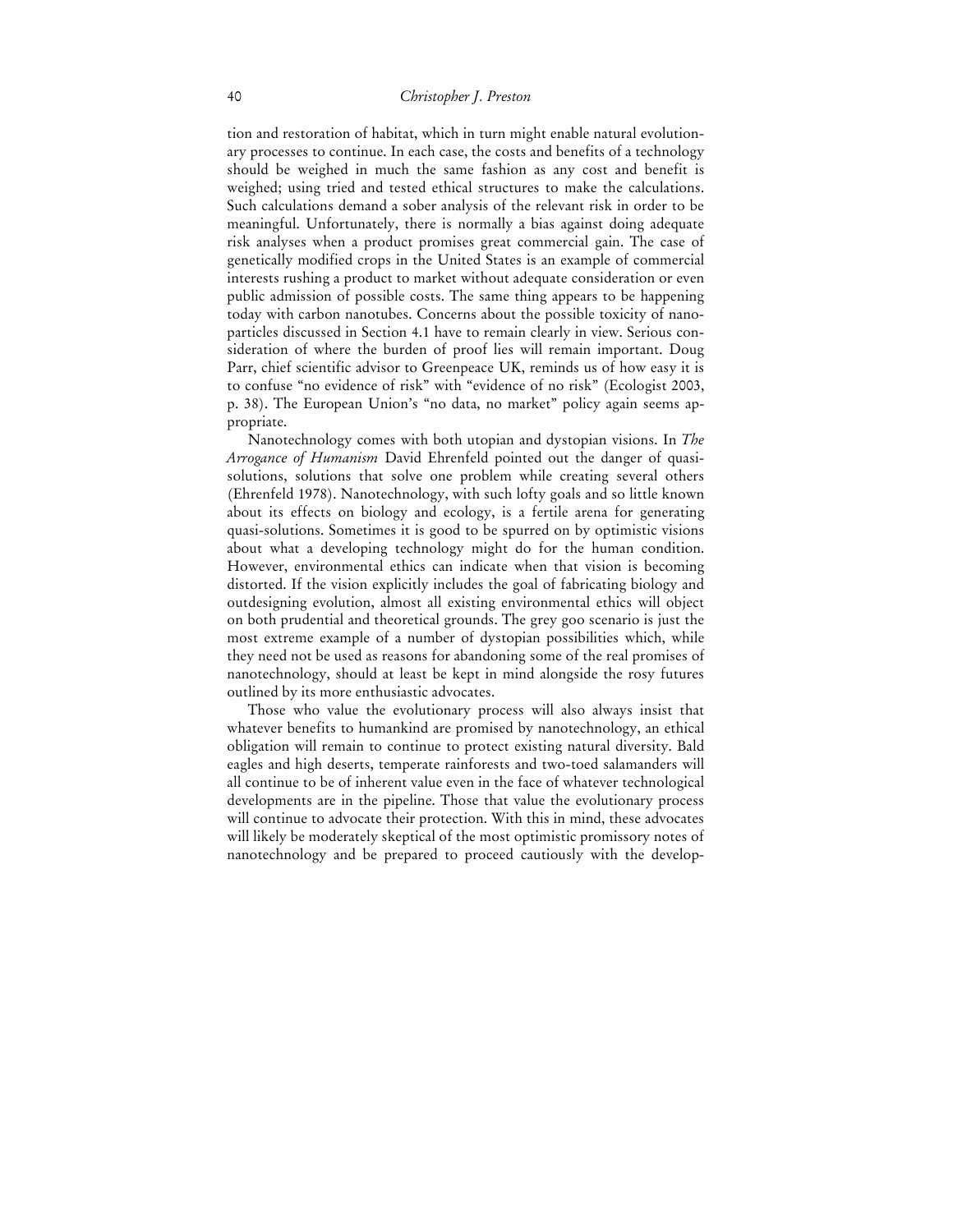ments that appear capable of delivering the greatest environmental benefits for the least amount of risk.

# 5. Conclusion

There were two goals in this paper. The first was to suggest that environmental ethics supplies an appropriate framework to begin to consider many of the most salient ethical issues surrounding emerging nanotechnologies. The second was to take a representative environmental ethic, one with wide appeal and broad applicability, and to evaluate a number of the most frequently discussed promises of nanotechnology through the lens of this ethic. An environmental ethic that values the evolutionary process proves to offer a number of prima facie reasons to be cautious about many of the promises and threats of nanotechnology. However, because it proves harder than expected to make conceptually clear distinctions between the products of nanotechnologies and those of existing chemical and biological technologies such as plastics and *in vitro* fertilization, the reasons for caution are often advisory rather than absolutely prohibitive. Only in a few cases do the promises and threats of nanotechnology send up particularly strong red flags. One of these is the case of the introduction of radically new materials into human and natural environments, materials that may prove to be biologically and ecologically harmful. Another is the case of technologies that consciously seek to replicate the process of evolution by natural selection. A third is the prospect of using nanotechnologies to enhance humans away from their inherited evolutionary identity. The latter of these two are occasions in which the developer of the technology seems to be too carried away with the idea of a fabricated biology. The red flags that this behavior raises are likely to provide strong rallying points for activist communities.

 The quick evaluation performed here in the light of the selected ethic is in no way intended to exhaust the range of ethical considerations relevant to nanotechnology. There are plenty of additional tests – both environmental and social – that nanotechnologies will have to pass before any of them can be embraced with the kind of enthusiasm of their boosters. But the analysis does provide warnings worth heeding at a time when the environmental community is just beginning its mobilization against the threats of nanotechnology it perceives.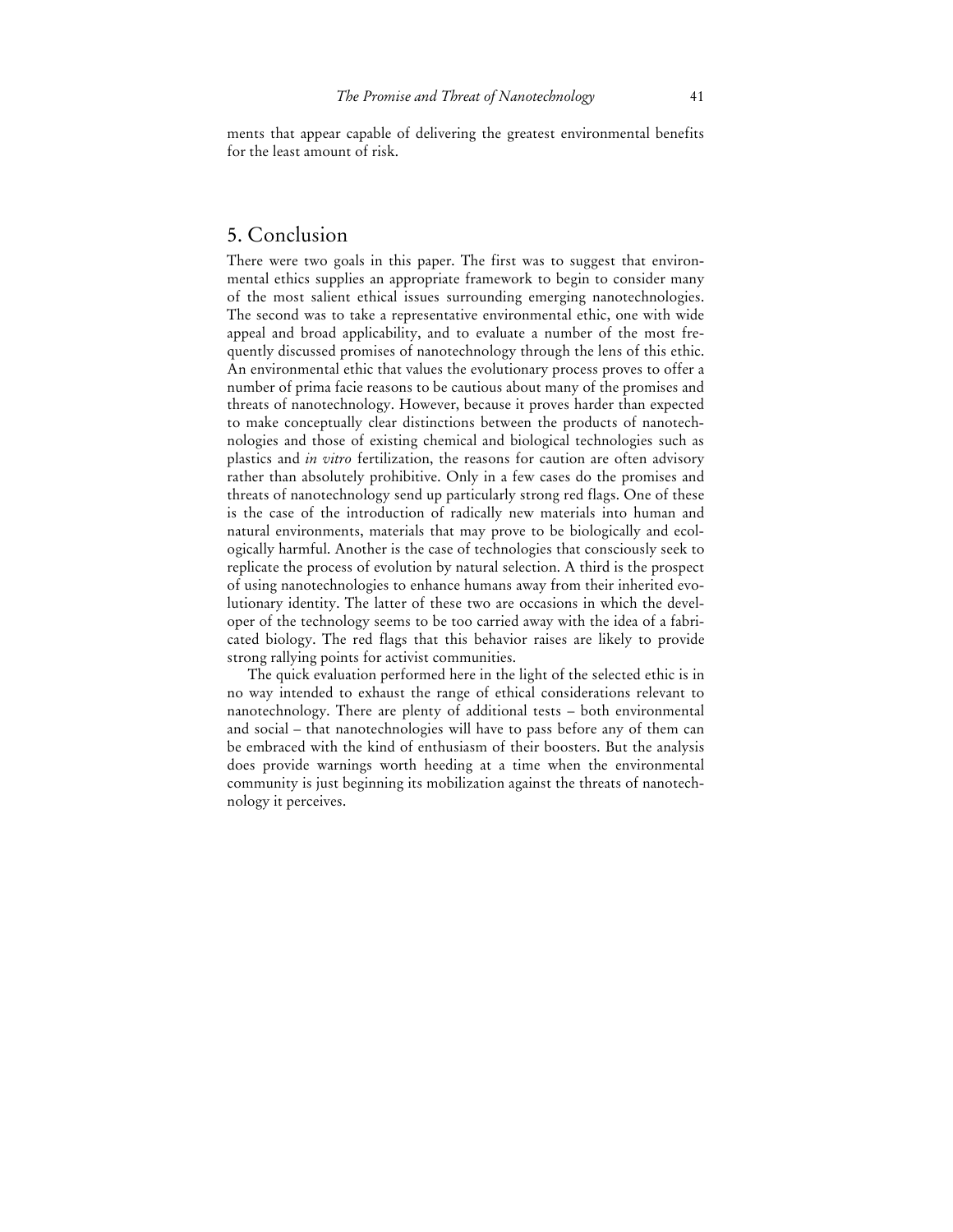# Acknowledgment

The author is grateful to Joachim Schummer, Jason Wiener, Lisa Miller, and two anonymous referees for helpful comments and editorial suggestions on earlier drafts of this paper.

### Notes

- 1 The bibliography is available through the Center for Environmental Philosophy [www.cep.unt.edu]. Lee 1999, which will be discussed below, is a rare example of a monograph in environmental philosophy that specifically discusses nanotechnology.
- 2 See nanoScience and Technology Studies at the University of South Carolina [nsts.nano.sc.edu].
- 3 Van Ehr made this claim at his keynote address at the University of South Carolina's "Imaging and Imagining the Nanoscale" conference in Columbia, SC, March 4-7, 2004.
- 4 See Yager's opinion piece at [www.barrettresearch.ca/teaching/nanotechnology/nano01.htm].
- 5 For notable contemporary proponents of each of these approaches see Taylor 1986, Norton 1987, Rolston 1988, Drengson & Inoue 1995*,* and Warren 2000.
- 6 For just a sample of these debates see the special issue of the *Monist* on intrinsic value (*Monist*, **75**, 1992).
- 7 The congressional testimony in support of the 1973 U.S. Endangered Species Act is replete with examples of lawmakers trying to find ways to express this intuition.
- 8 There is a large and complex question lurking beneath this paragraph about whether humans are natural beings and consequently whether human manipulations of nature are natural or unnatural events. I will studiously avoid any attempt to answer this question here. It is one of the hardest questions in environmental ethics. But it is worth noting in this regard that very few people believe that every human action that impacts nature – including detonating nuclear bombs, making tigers extinct, converting forest into parking lots – is as natural as every other.
- 9 The examples come from a number of sources including *The New York Times* (11/21/03), *The Ecologist* (May 2003), *Scientific American* (September 2001), and *No Small Matter II* (2003)*.*
- <sup>10</sup> Exactly how much nanosized material we were exposed to over evolutionary time is unclear. Some natural salts that evaporate from the ocean are nanosized. Some carbon products of combustion are also nanosized. Scientists have recently discovered part of biotic nature they call 'nanomes'. The possible existence of naturally occurring nanobacteria is still under debate (*New Scientist*, 19 May, 2004).
- The Center for Biological and Environmental Nanotechnology (CBEN) at Rice University is one of the few research establishments devoted to investigating these health and safety issues.
- See 'UK Scientists Back GM Maize Crops' at [newsvote.bbc.co.uk/mpapps/pagetools/print/news.bbc.co.uk/1/hi/sci/ tech/3532927.stm].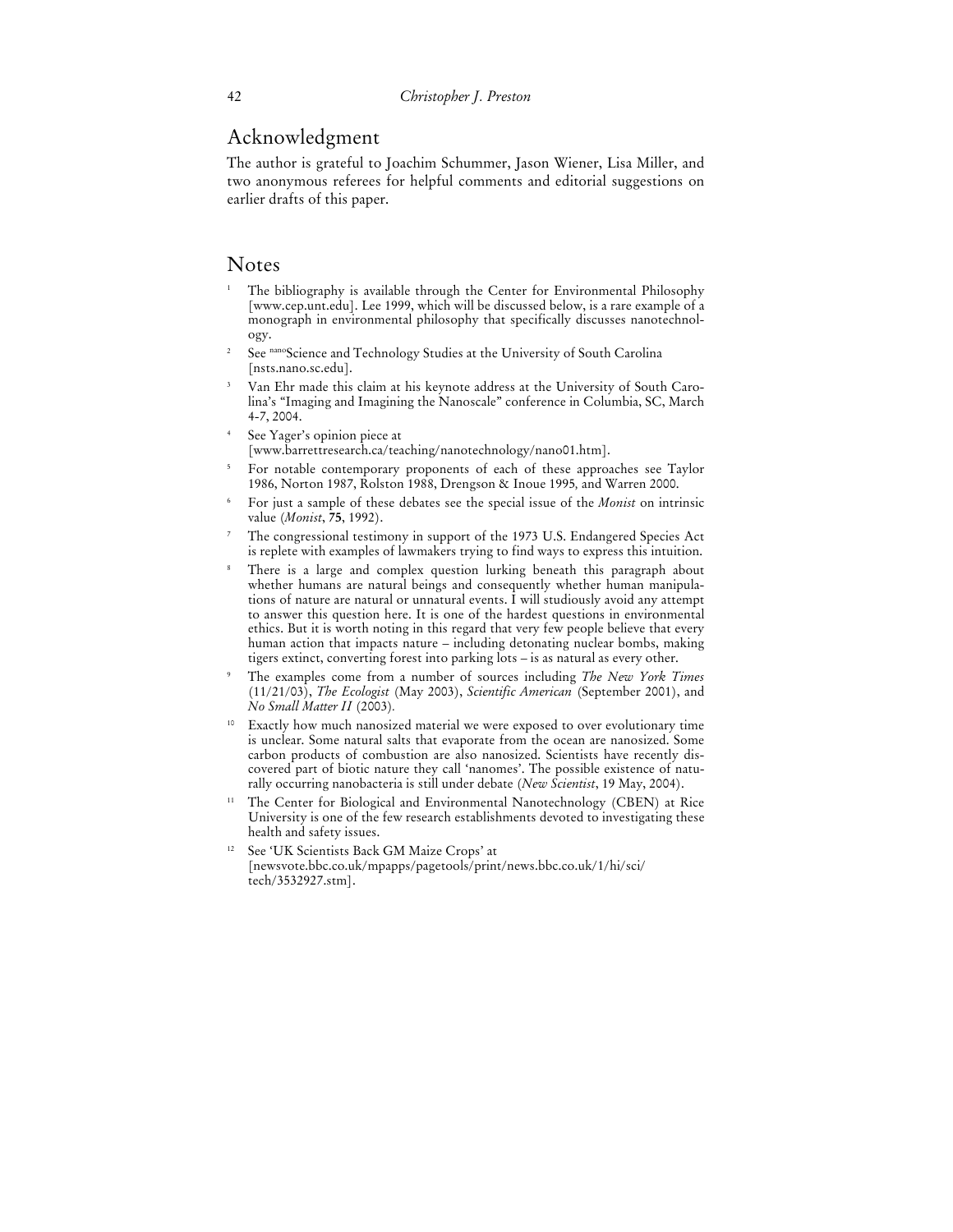- 13 See 'EU Chemicals Policy' at [www.eeb.org/activities/chemicals/main.htm].
- 14 See [www.extropy.org].

# References

Artz, M.: 2004, 'Molecular Foundary Foes Protest Groundbreaking', *Berkeley Daily Planet* (January)

[www.berkeleydaily.org/text/article.cfm?issue=01-30-04&storyID=18177].

- Birch, T: 1990, 'The Incarceration of Wildness: Wilderness Areas as Prisons" *Environmental Ethics*, **12**, 3-26.
- Callicott, J.B: 1999, 'Do Deconstructive Ecology and Sociobiology Undermine the Leopold Land Ethic?', in: J.B. Callicott (ed.), *Beyond the Land Ethic: More Essays in Environmental Philosophy*, State University of New York Press, Albany, pp. 117-139.
- Colvin, V: 2003, 'The Potential Environmental Implications of Engineered Nanomaterials', *Nature Biotechnology*, **21**, 1166-1170.
- Dinkerlaker, J: 2000, 'Transition to Tomorrow: Social Institutions at the Threshold of Nanotechnology's Molecular Epoch',

[www.hpl.hp.com/personal/Jamie\_Dinkerlaker]

- Drengson, A. & Inoue, Y. (eds.): 1995, *The Deep Ecology Movement: An Introductory Anthology,* North Atlantic Publishers, Berkeley.
- Drexler, E.: 1986, *Engines of Creation*, Bantam, New York.
- Ecologist: 2003, '*Nanotechnology: A Special Report*" **33 (**May), 28-44.
- Elliot, R: 1982, 'Faking Nature" *Inquiry*, **25**, 81-93.
- Economic and Social Research Council (ESRC): 2003, *The Social and Economic Challenges of Nanotechnology*,

[www.esrc.ac.uk/esrccontent/DownloadDocs/Nanotechnology.pdf].

- Ehrenfeld, D.: 1978, *The Arrogance of Humanism*, Oxford UP, New York.
- Erosion, Technology, and Control Group (ETC), 2003: 'No Small Matter II: The Case for a Global Moratorium', *ETC Group Occasional Paper Series*, **7**, 1-19, [www.etcgroup.org/documents/Occ.Paper\_Nanosafety.pdf].
- Fukuyama, F: 2002, *Our Posthuman Future*, Farrar Strauss and Giroux, New York.
- Haraway, D.: 1991, *Simians, Cyborgs, and Women: The Reinvention of Nature*, Routledge, New York.
- Gorman, J.: March 2002, 'Taming Hi-Tech Particles', *Science Online*, **161**, [www.sciencenews.org/articles/20020330/bob8.asp]
- Greenpeace: 2003, *Future Technologies: Today's Choices: Nanotechnology, Artificial Intelligence and Robotics: A technical, political and institutional map of emerging technologies*,
	- [www.greenpeace.org.uk/MultimediaFiles/Live/FullReport/5886.pdf].
- Hargrove, E: 1989, *Foundations of Environmental Ethics*, Prentice Hall, Upper Saddle River.
- Howard, C. & Maynard, R.L. (eds.): 1999, *Particulate Matter: Properties and Effects Upon Health*, BIOS Scientific Publishers, New York.
- Joy, B.: 2000. 'Why the Future Does not Need Us?', *Wired Magazine*, **8**
- **[**www.wired.com/wired/archive/8.04/joy\_pr.html].
- Katz, E: 1996, *Nature as Subject*, Rowman and Littlefield, Lanham.
- Khushf, G: 2004, 'The ethics of nanotechnology: Vision and values for a new generation of science and engineering', in: The National Academy of Engineering